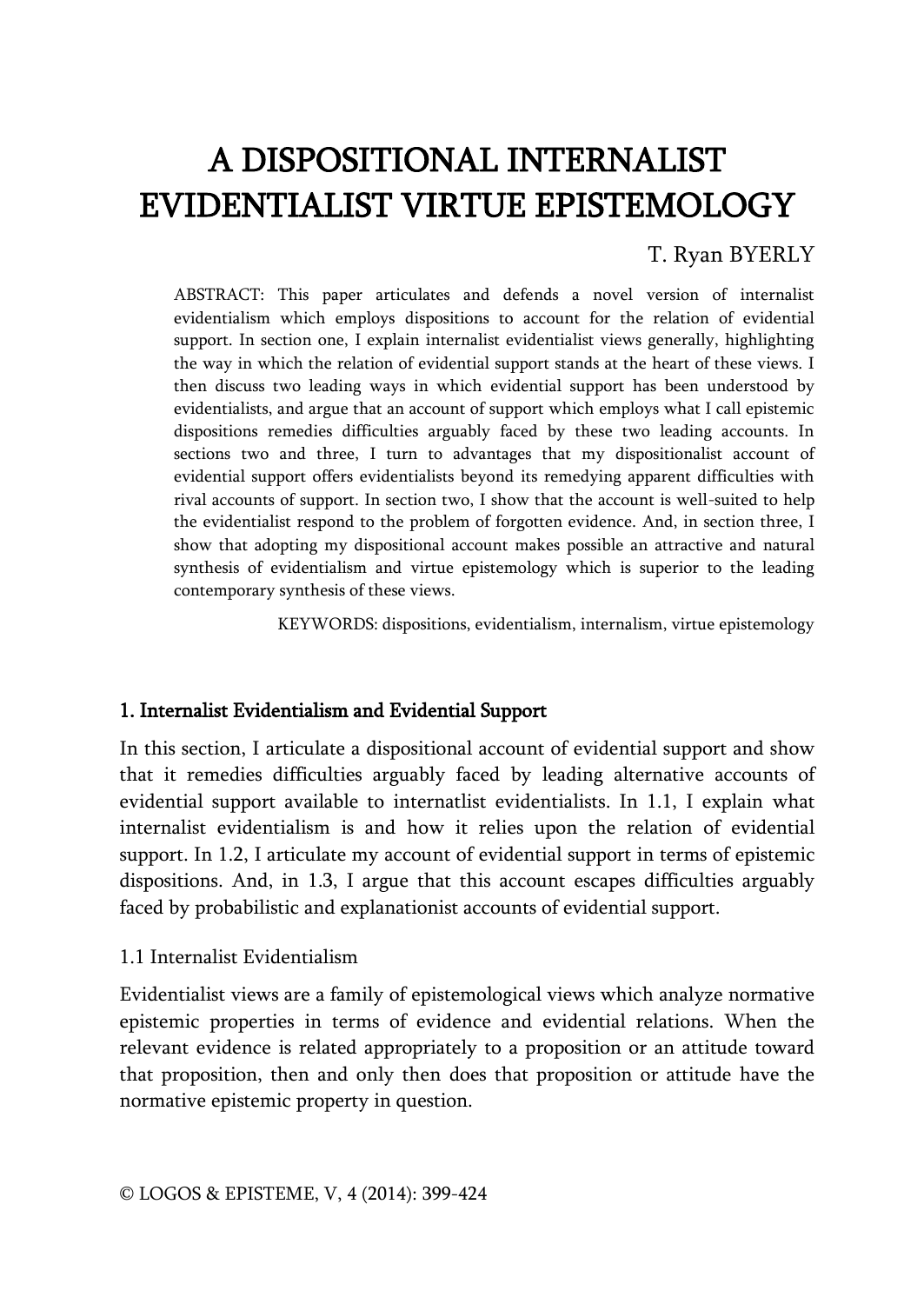One well-known version of evidentialism is Earl Conee's and Richard Feldman's evidentialist account of epistemic justification.<sup>1</sup> They propose that an attitude D is epistemically justified for a subject S at a time t just in case D is the attitude which fits S's evidence at t. Other evidentialist views are possible as well. One could be an evidentialist about warrant, or epistemic obligation, or epistemic permission, or rationality and so on, where these epistemic properties might be distinguished from the property of epistemic justification. What all such views will share in common is that they say that the normative epistemic property in question is instantiated for some subject just when that subject's evidence is related appropriately to whatever might have the property. Where we are concerned with whether a certain belief-type or its content has the relevant property, these views will say that the belief-type or content has the property if and only if the subject's evidence is related to that belief-type or content in a *favorable* way. Following Conee and Feldman,<sup>2</sup> this is what I am calling the relation of evidential support – it is the relation which obtains between a person's evidence and a belief-type or the content thereof just when, according to evidentialist theories, that belief-type or content has the property they are attempting to analyze.

Given this characterization of the evidential support relation, it is clear that this relation stands at the heart of evidentialist views. Accordingly, to better understand these views, we might ask: just when *does* a person's evidence support a belief or its content? I intend to take up this question at length in this section, arguing that a view which uses dispositions to explain evidential support remedies difficulties arguably faced by two leading rival views. But before doing so, I want to highlight two further features of the evidentialist views on which I am focusing.

The first feature concerns what these views say about the relata of the evidential support relation – that which does the supporting and that which is supported. While evidentialists have proposed a variety of accounts of what constitutes evidence including propositions,<sup>3</sup> known propositions,<sup>4</sup> true

<sup>&</sup>lt;sup>1</sup> Earl Conee and Richard Feldman, "Evidentialism," Philosophical Studies 41, 8 (1985): 15-34 and Earl Conee and Richard Feldman, Evidentialism: Essays in Epistemology (Oxford: Oxford University Press, 2004).

<sup>&</sup>lt;sup>2</sup> Earl Conee and Richard Feldman, "Evidence," in Epistemology: New Essays, ed. Quentin Smith (New York: Oxford University Press, 2008), 83-104.

<sup>&</sup>lt;sup>3</sup> Trent Dougherty, "In Defense of a Propositional Theory of Evidence," in Evidentialism and its Discontents, ed. Trent Dougherty (Oxford: Oxford University Press, 2011), 347-59.

<sup>&</sup>lt;sup>4</sup> Timothy Williamson, *Knowledge and its Limits* (Oxford: Oxford University Press, 2001).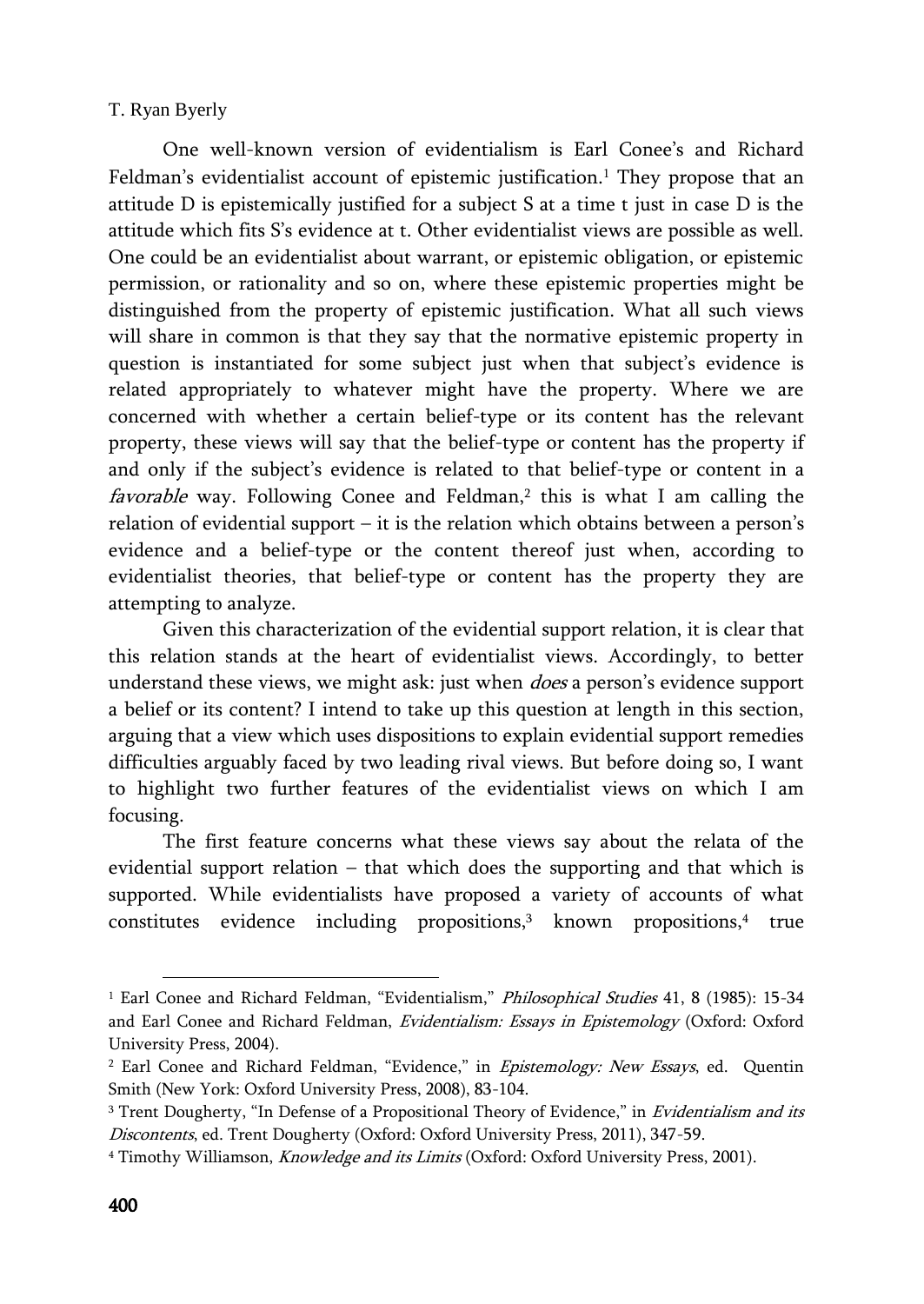propositions,<sup>5</sup> and mental states, a choice with respect to this matter will not affect the arguments I will offer in this paper. I shall for convenience follow Conee and Feldman in talking as if evidence consists in mental states.<sup>6</sup> On the other side of the evidential support relation is what the evidence supports. Most evidentialists will prefer to think of what is supported by one's evidence as a belief-type or the propositional content thereof. For, only if this is so will the evidentialist be able to account for both the normative properties of type-attitudes when no token attitudes of their type is present *and* the normative properties of token attitudes.<sup>7</sup> Choosing between whether what is supported is a belief-type or the propositional content thereof is less consequential. For, it is plausible that a belief-type has the relevant epistemic property just when its content does.<sup>8</sup> For convenience I will talk as if what is supported by a person's evidence is a proposition.

The second feature of the evidentialist views I am focusing on is that they are all members of the dominant<sup>9</sup> species of evidentialist views – *internalist* evidentialist views. According to internalist evidentialist views, whether a proposition is supported by a person S's evidence depends entirely on factors which are in a certain way *internal* to S. By contrast, externalist evidentialist views say that whether a proposition is supported by a person S's evidence depends at least in part on factors which are *not* internal to S in this way. There have been two broad approaches offered by internalists for explaining what it is for a factor to be internal to an agent – accessibilism and mentalism.<sup>10</sup> According to accessibilism, a factor is internal to a person S just in case it is accessible to  $S<sup>11</sup>$ 

<sup>&</sup>lt;sup>5</sup> Clayton Littlejohn, "Evidence and Knowledge," Erkenntnis 74, 2 (2011): 241-62.

<sup>6</sup> Conee and Feldman, "Evidence."

<sup>7</sup> For a defense of this claim, see Jonathan Kvanvig and Christopher Menzel, "The Basic Notion of Justification," Philosophical Studies 59, 3 (1990): 235-61. For a veritable who's who of epistemologists who have endorsed this judgment, see John Turri, "On the Relation Between Propositional and Doxastic Justification," Philosophy and Phenomenological Research 80, 2 (2010): 312-26.

<sup>8</sup> Kvanvig and Menzel, "The Basic Notion," advocates this view.

<sup>9</sup> See John Greco, Achieving Knowledge: A Virtue-Theoretic Account of Epistemic Normativity (Cambridge: Cambridge University Press, 2010) for an explanation for why this species dominates.

<sup>&</sup>lt;sup>10</sup> For an overview of these alternatives, see George Pappas, ""Internalist vs Externalist Conceptions of Epistemic Justification," in Stanford Encyclopedia of Philosophy, ed. Edward N. Zalta, last modified 2005, http://plato.stanford.edu/entries/justep-intext/.

<sup>&</sup>lt;sup>11</sup> See, e.g., Roderick Chisholm, *Theory of Knowledge*,  $2<sup>nd</sup>$  edition (Englewood: Prentice-Hall, 1977) and Carl Ginet, Knowledge, Perception, and Memory (Dordrecht: D. Riedel, 1975).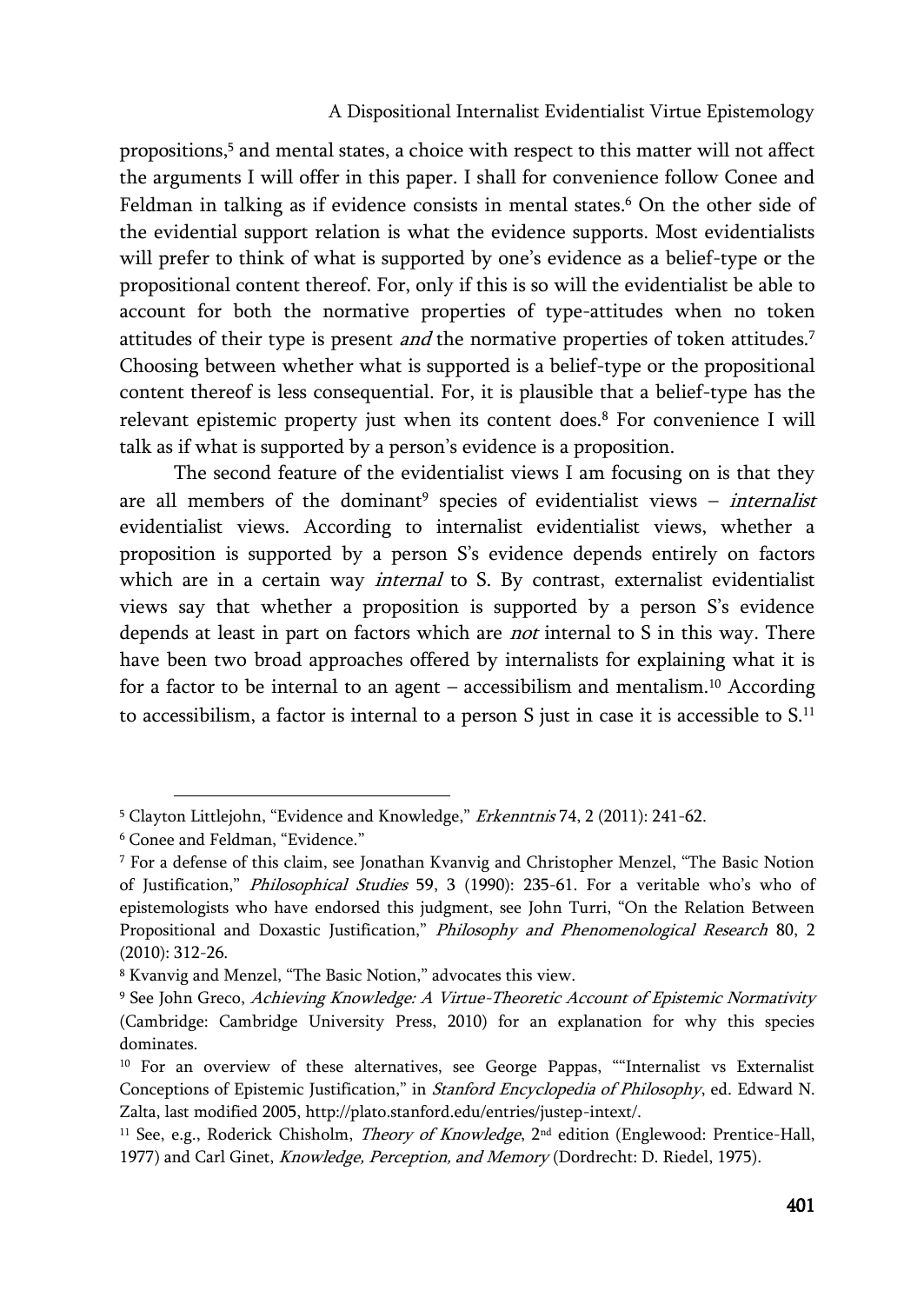According to mentalism, a factor is internal to a person S just in case it is mental.<sup>12</sup> For convenience, I will talk in the sequel using the language of mentalism.

To summarize, the species of evidentialist views in which I am interested in this paper are views according to which whether some proposition p has a normative epistemic property P for a person S depends entirely upon S's evidence and its relation to p, where the relation between S's evidence and p is one which depends entirely upon mental facts about S. Applied to such views, the question in which I am interested in this section – the question of the evidential support relation – is a question about whether we can clarify just when a person's mental states support a proposition p.

# 1.2 A Dispositional Internalist Evidentialism

I aim to defend a view of the internalist evidentialist species defined in 1.1 which explains the relation of evidential support using epistemic dispositions. I shall call the normative epistemic property with which my view is concerned epistemic justification. Following Feldman, I conceive of this property as a property of epistemic obligation.<sup>13</sup> Thus, a proposition has the property of epistemic justification for a person just in case that person ought to believe it. The theory I offer explains epistemic justification partially in terms of the relation of evidential support. For any proposition p and any agent S, p has the property of epistemic justification for S (i.e., the belief-type *believing*  $p$  is justified for S) just in case S's evidence supports p. It follows from this that not-p has the property of epistemic justification for S (i.e., the belief-type *believing not-p* is justified for S) just in case S's evidence supports not-p. Accordingly, the evidential support relation plays a very important role on my theory.

I propose to define the evidential support relation using epistemic dispositions. Epistemic dispositions are dispositions to take doxastic attitudes. The evidential support relation, I propose, can be understood in terms of just one such epistemic disposition – the disposition to believe. In the case where p is supported by S's evidence, S has the disposition to believe p; whereas in the case where not-p is supported by S's evidence, S has the disposition to believe not-p.

Following the standard line on dispositions, I shall say that dispositions have realization conditions and constitutive manifestations.<sup>14</sup> The realization

<sup>&</sup>lt;sup>12</sup> See, e.g., Earl Conee and Richard Feldman, "Internalism Defended," in Epistemology: Internalism and Externalism, ed. Hilary Kornblith (Oxford: Blackwell, 2001), 231-60.

<sup>&</sup>lt;sup>13</sup> Richard Feldman, "The Ethics of Belief," *Philosophy and Phenomenological Research* 60, 3 (2000): 667-95.

<sup>&</sup>lt;sup>14</sup> Robert Audi, "Dispositional Beliefs and Dispositions to Believe," *Nous* 28 (1994): 419-34.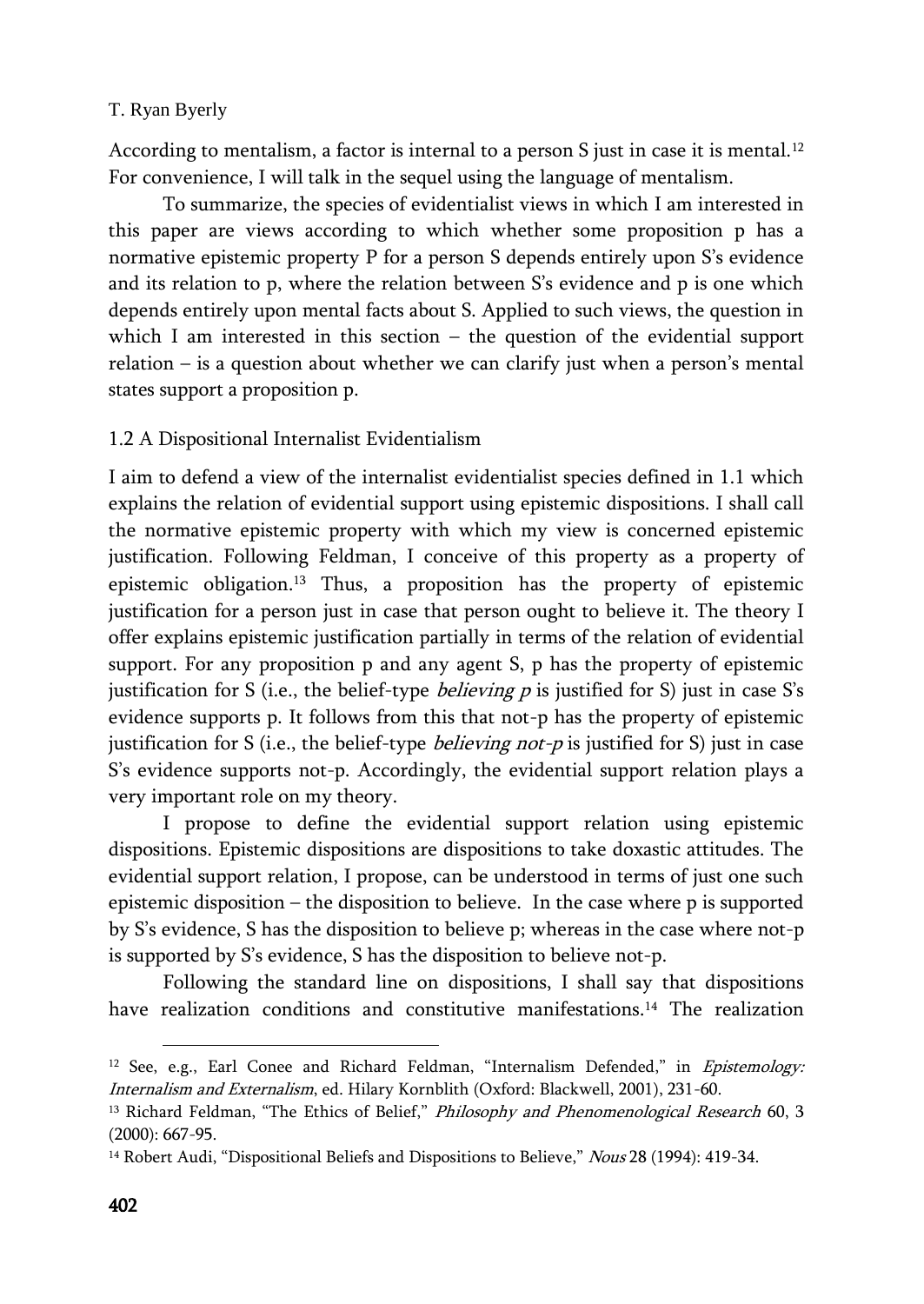conditions of the dispositions which figure into my theory are aggregates of evidence, while the constitutive manifestations are doxastic attitudes. Since, as I said above, I shall speak of items of evidence as mental states, it follows that the realization conditions of the dispositions on my theory are aggregates of mental states. I will typically say that when a person is disposed to believe p and when the realization conditions for this disposition are some mental states M1-Mn, she is disposed to believe p *in light of* M1-Mn.<sup>15</sup> With one qualification to be discussed at the end of section two below, I offer the following dispositional account of evidential support:

(DispES) For all agents S and propositions p, S's evidence supports p if and only if S is disposed to believe p in light of S's total evidence.<sup>16</sup>

Straightforwardly, it follows from DispES that a person S's evidence will support not-p if and only if S is disposed to believe not-p in light of S's total evidence. Thus, given my claims above about the relationship between evidential support and epistemic justification and obligation, it follows from DispES that S ought to believe p just in case S is disposed to believe p in light of S's total evidence and that S ought to believe not-p just in case S is disposed to believe not-p in light of S's total evidence.

Now, whether or not a full theory of epistemic justification can be provided using my dispositionalist account of evidential support depends on whether there is a doxastic attitude of suspending judgment concerning p which is different from simply neither believing p nor believing not-p. If there is no such attitude, then DispES can provide a full theory of epistemic justification. According to this theory, the only attitudes which are justified are beliefs, since disbeliefs and suspensions of judgment reduce to beliefs. A person S will be justified in believing a proposition p just when S is disposed to believe p in light of S's total evidence; a person S will be justified in believing not-p just when S is disposed to believe notp in light of S's total evidence; and, a person S will be justified in suspending judgment with respect to p just when S is neither disposed to believe p nor disposed to believe not-p in light of S's total evidence.

Following Jane Friedman, I favor the view that there is a distinct doxastic attitude of suspending judgment concerning p which is different from simply

<sup>&</sup>lt;sup>15</sup> Note, then, that my usage of believing "in light of" a reason differs from that of some other authors, such as that employed in E. Jonathan Lowe, "The Will as a Rational Free Power," in Powers and Capacities in Philosophy: The New Aristotelianism, eds. Ruth Groff and John Greco (New York: Routledge, 2013).

<sup>&</sup>lt;sup>16</sup> I do not include a temporal qualifier here for space-saving reasons, though I do wish to offer a synchronic account of evidential support with most evidentialists. See fn.42.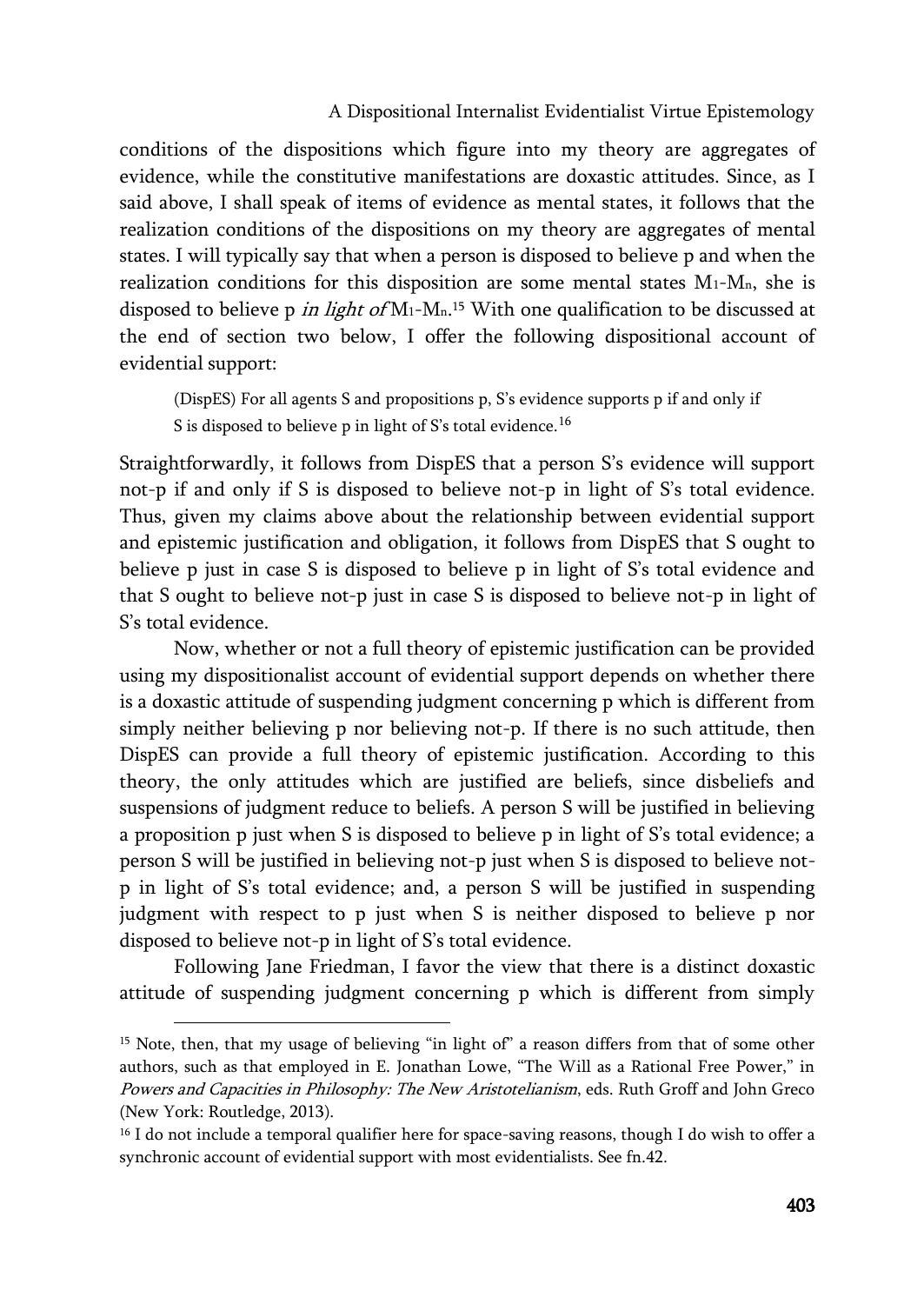neither believing p nor believing not-p.<sup>17</sup> And, given that there is such an attitude, I think it is false to claim that a person S is justified in suspending judgment with respect to p just when S is neither disposed to believe p nor disposed to believe not-p. Thus, given such a conception of suspension of judgment, I think that DispES can be used only to partially define an evidentialist view and cannot fully define one. My reason for thinking that DispES can be used only to partially define an evidentialist view given this conception of suspension of judgment is that, given this conception of suspension of judgment, I do not think a person ought to suspend judgment about claims she has never encountered and does not or would not understand. Rather, I think she ought to take no attitude toward such claims. But, if I used DispES to define when suspending judgment is justified in the way proposed above, then I would have to claim that in such cases a person ought to suspend judgment regarding the unencountered claims. Of course, this is not an approach to suspending judgment unique to my view. Other evidentialists may take this approach as well, using the relation of evidential support only to partially define their evidentialist views. They too will do so because they are dubious that suspending judgment concerning every claim p has their favored normative epistemic property for a person S whenever S's evidence neither supports p nor supports not-p. Unencountered claims will be such that neither they nor their negations are supported by a person's evidence, but suspending judgment concerning those claims do not have the relevant normative epistemic property for the person.

If my theory of evidential support cannot be used to fully define my evidentialist view, what else is needed? Simply an explanation of when suspension of judgment is justified. And, as it turns out, there is a theory of when suspension of judgment is justified which fits naturally with my above proposals for when belief and disbelief are justified. The theory is that suspending judgment concerning p is justified for a person S just when S's evidence e is counterbalanced with respect to p, and that S's evidence e is counterbalanced with respect to p just when S is disposed in light of e to suspend judgment concerning p. With this theory of justified suspension of judgment in hand, I can provide the following, unified dispositional evidentialist account of the justificatory status of any doxastic attitude whatsoever:

(DispEV) For all agents S and propositions p, doxastic attitude D toward p is justified for S if and only if S is disposed to take D toward p in light of S's total evidence.

<sup>&</sup>lt;sup>17</sup> Jane Friedman, "Suspending Judgment," Philosophical Studies 162 (2013): 165-81.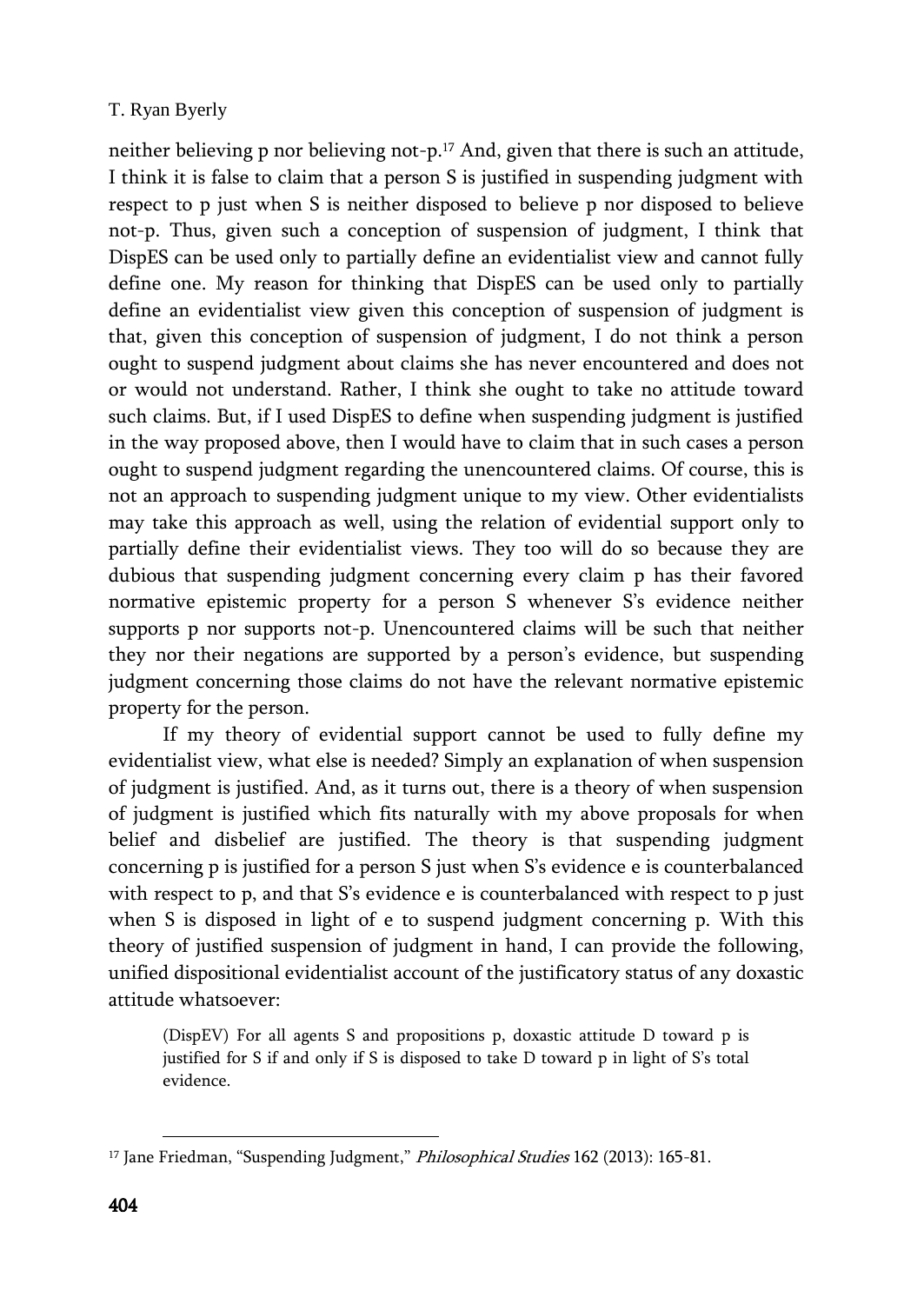From DispEV, it follows that the attitude of belief is justified when the subject is disposed in light of all of her evidence to believe, that the attitude of disbelief is justified when the subject is disposed in light of all of her evidence to disbelieve, and that the attitude of suspension of judgment is justified just when the subject is disposed in light of all of her evidence to suspend judgment. DispEV gives us a full evidentialist theory which employs epistemic dispositions right at its center.

Before moving on, I briefly mention a potentially valuable feature of an account of support which, like the present account, employs dispositions at its center – a feature which, in my own case, attracted me to the view at the outset. The feature is that, arguably, such an account reaches rock bottom metaphysically in terms of accounting for evidential support. This is true, for example, if the socalled Neo-Aristotelian view that dispositions are not analyzable in terms of nondispositions is correct. The growing popularity of such Neo-Aristotelianism is one further reason a reader may find the present account worthy of further investigation.<sup>18</sup>

# 1.3 DispES and Alternative Leading Accounts of Evidential Support

In 1.1, I explained what internalist evidentialist theories are and in 1.2 I articulated my own dispositional internalist evidentialist theory. But why should an internalist evidentialist prefer this theory to others? In the course of this paper I offer three reasons. The first reason comes in this section. I argue that the theory of evidential support espoused by my version of internalist evidentialism escapes unscathed from the kinds of objections which arguably face leading rival theories of evidential support that an internalist evidentialist might adopt. In the remainder of this section, I will explore two leading accounts of evidential support that internalist evidentialists have adopted, explain the kinds of problems such views arguably face, and show how my dispositional internalist evidentialism escapes these problems. There are other accounts of support that internalist evidentialists either have adopted or might adopt, but I will not engage them in the text because they are either less promising than the proposals discussed in the text or they are less clearly distinct from DispES.<sup>19</sup>

<sup>&</sup>lt;sup>18</sup> See Greco and Gross, The New Aristotelianism.

<sup>&</sup>lt;sup>19</sup> Four such approaches are (i) to define evidential support in terms of epistemic principles (cf. Chisholm, Theory of Knowledge), (ii) to define evidential support using subjunctive conditionals (cf. Fred Dretske, "Conclusive reasons," Australasian Journal of Philosophy 49, 1 (1971): 1-22), (iii) to define evidential support in terms of the supported claim's coherence with the subject's evidence (cf. C.I. Lewis, An Analysis of Knowledge and Valuation (La Salle: Open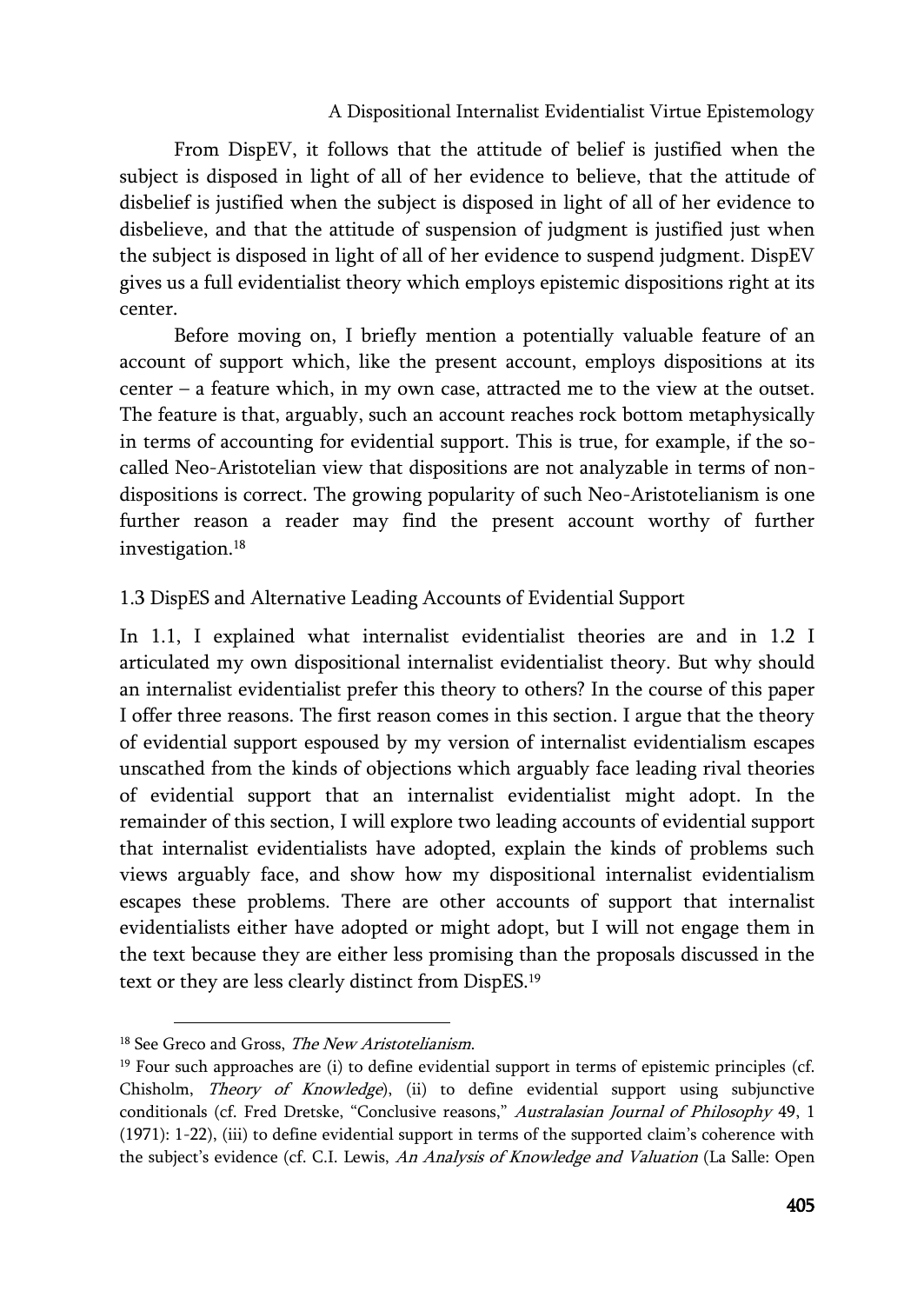j

First, DispES is unscathed by those objections which seem to face promising explanationist accounts of evidential support. Explanationist views propose that we define evidential support in terms of the explanatory relationship or lack thereof between the proposition p and the subject S's evidence e. One simple proposal along these lines is as follows:

(ExpES) S's evidence e supports p iff p is part of the best good explanation for e available to S.<sup>20</sup>

Recently, a view like ExpES have been defended by Conee and Feldman<sup>21</sup> and similar views have also been championed by Moser, Harman, Lycan, and McCain.<sup>22</sup>

There are arguably two significant problems with such proposals – one with the necessity condition and one with the sufficiency condition. The problem with the necessity condition is that it conflicts with many cases in which a person's evidence supports a proposition about the future.<sup>23</sup> For example, I have argued

Court, 1946)) and (iv) to define support using causal or explanatory relations running from the subject's evidence to non-doxastic mental states (cf. Jonathan Mattheson and Jason Rogers, "Bergmann's Dilemma: Exit Strategies for Internalists," Philosophical Studies 152 (2011): 55-80). Approach (i) suffers from the problem that the principles themselves seem to cry out for a unified explanation (cf. John Pollock, *Contemporary Theories of Knowledge* (Totowa, NJ: Rowman & Littlefield, 1986)); proponents of the accounts, including mine, discussed in the text typically hope to explain the true epistemic principles using their accounts. Approach (ii) is also less promising than the proposals in the text because the subjunctive conditionals employed in such theories are not necessarily true; but, given that they are not necessarily true, the accounts of support they would provide would conflict with internalism. Accounts of type (iii) tend to face a worry about circularity, as coherence is defined at least in part in terms of the support that components of a system give to other components (cf. Erik Olsson, "Coherentist Theories of Epistemic Justification," in Stanford Encyclopedia of Philosophy, ed. Edward N. Zalta, last modified 2012, http://plato.stanford.edu/entries/justep-coherence/). And, accounts of type (iv) are less clearly distinct from DispES than the accounts discussed in the text. For example, talk of a person S's evidence e explaining her seeming that p might be explained in terms of S being disposed in light of E to believe p (cf. T. Ryan Byerly, "It Seems like there aren't any Seemings," Philosophia 40, 4 (2012): 771-82).

<sup>20</sup> I add 'good' here because of the problem of the bad lot. Cf. Valeriano Iranzo, "Bad Lots, Good Explanations," Crítica: Revista Hispanoamericana de Filosofía 33, 98 (2001): 71–96.

<sup>21</sup> Conee and Feldman, "Evidence."

<sup>22</sup> See Paul Moser, *Knowledge and Evidence* (Cambridge: Cambridge University Press, 1985), Gilbert Harman, Change in View (Cambridge, MA: MIT Press, 1986), William Lycan, Judgment and Justification (Cambridge: Cambridge University Press, 1988), and Kevin McCain, "Explanationist Evidentialism," Episteme 10, 3 (2013): 283-97.

<sup>23</sup> Alvin Goldman, "Toward a Synthesis of Reliabilism and Evidentialism? Or: Evidentialism's Problems, Reliabilism's Rescue Package," in Evidentialism and its Discontents, ed. Trent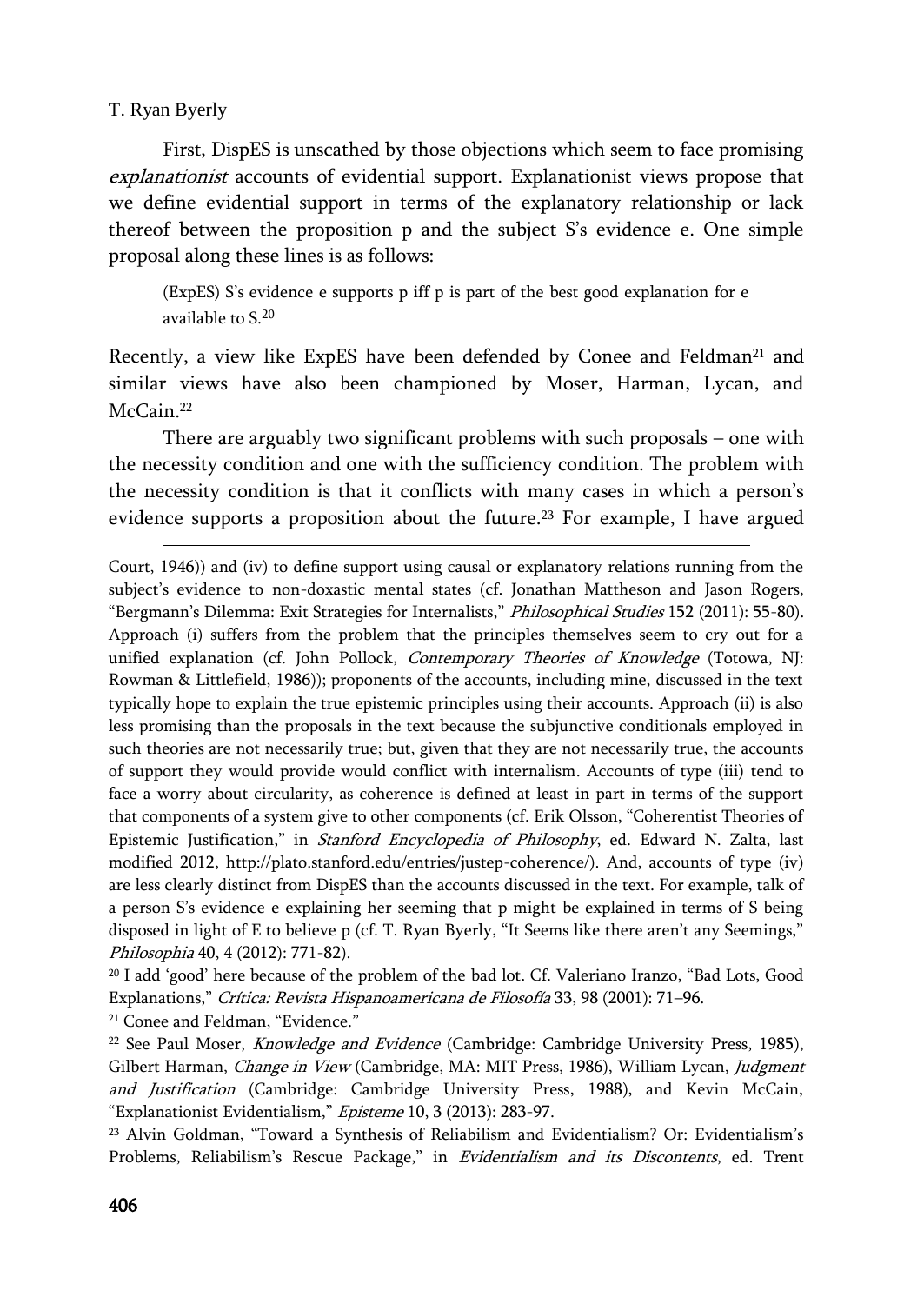that a golfer can be justified in believing that the ball he has just putted will soon go in, even though the claim that the ball will go in does not explain why the golfer has the evidence he presently does.<sup>24</sup>

The problem with the sufficiency condition of ExpES is that it conflicts with certain cases where, despite the fact that a person S's best available explanation of her evidence e is very good, she has good reason to believe that the correct explanation for e may well not be available. For example, a detective who is midway through her eight-step procedure for collecting evidence concerning a burglary may find that the best currently available explanation E of her evidence is a very good explanation of that evidence; but, it would be irresponsible of her to believe E, given that it has not been unusual in the past for relevant evidence to come up at later stages in her investigative procedure which was not explained by the best available explanations at this stage of inquiry. While E is the best available good explanation, believing E would be premature and so, arguably, E is not supported in the evidentialist's sense by e.

DispES does not conflict with these cases in the way that ExpES does. There is nothing strange in thinking that a golfer may be disposed in light of all of his evidence to believe a ball will roll in. Thus, DispES can account for a golfer's evidence supporting the proposition <this ball will roll in>. And, there is no reason to think that a good detective in the scenario described above would not be disposed to suspend judgment concerning the best available hypothesis, E. If so, then DispES will not imply that such a detective's evidence supports E.

Of course, one might worry that, despite the fact that DispES does not entail as ExpES does that one's best available good explanation is always supported, it will nonetheless have untoward consequences in cases very much like the detective case as described above. For, while a detective need not be disposed to believe the best available explanation E of his evidence when he is mid-way through his inquiry, he might be so disposed. In that case, DispES will imply that the detective's evidence supports E and so the detective ought to believe E. And one might think that this is not much better than the implication highlighted above for ExpES. I will address this kind of concern with DispES more

Dougherty, 393-426 (Oxford: Oxford University Press, 2011) urges a similar problem for introspectively justified beliefs, and Keith Lehrer, Knowledge (Oxford: Oxford University Press, 1974) offers a similar problem about mathematical beliefs. I think explanationist views are less vulnerable to these objections than to the one discussed in the text, but nonetheless DispES can straightforwardly account for them as well. Kevin McCain, "Explanationist Evidentialism," contains a reply to the examples from Lehrer and Goldman.

<sup>&</sup>lt;sup>24</sup> T. Ryan Byerly, "Explanationism and Justified Beliefs about the Future," Erkenntnis 78, 1 (2013): 229-43.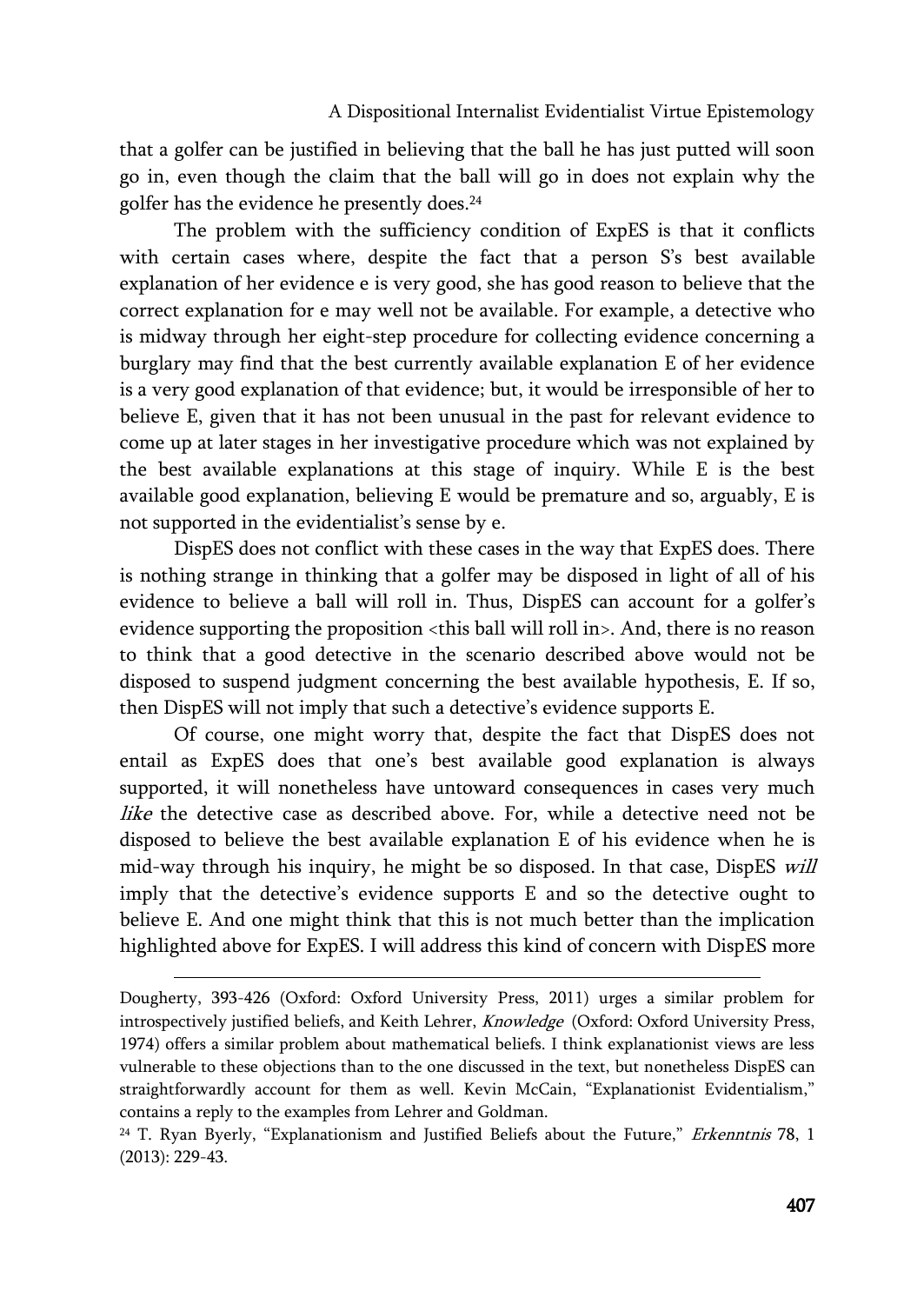fully in section three below. For now, let it suffice for me to foreshadow my response as follows. My view is not that a detective who is in fact so disposed ought not believe E, but rather that a detective who is so disposed has no business being a detective. This approach, as I will explain further below, is not unlike approaches leading evidentialists such as Feldman have offered in the face of similar objections to their views.<sup>25</sup>

Move away then from explanationist accounts and instead consider probabilistic accounts of evidential support. Where c is the propositional content of a subject S's evidence e, such accounts explain support as follows:

(PrES) S's evidence e supports p iff  $Pr(p/c) > Pr(p)$  &  $Pr(p/c) \ge n$ .

PrES explains evidential support in terms of two probabilistic claims, each of which deserves comment. The second claim,  $Pr(p/c) \ge n$ , claims that in order for S's evidence e to support p the probability of p given the content of S's evidence must meet or exceed a certain threshold. This condition allows PrES to imply that a proposition either is supported or is not supported by a subject's evidence. Such an implication is likely to be attractive for evidentialist theories which seek to partially explain the presence of normative epistemic properties partially in terms of support, since such theories are likely to claim that these properties (e.g., epistemic obligation) are either possessed or not possessed. The first claim,  $Pr(p/c)$  $> Pr(p)$  is important for handling cases where a proposition p's probability is not raised by the content of a subject's evidence. In such cases, it isn't clear that a subject's evidence would support the proposition in question.

Much of the complication in understanding PrES derives from the question of how to understand the sort of probability represented by "Pr." There are two broad approaches to understanding "Pr." We can understand "Pr" in such a way that the probabilistic relations it represents are necessary or in such a way that these relations are not necessary.

First, consider views according to which the probabilistic relations are not necessary. According to such views, it is not the case that if  $Pr(p/c) = n$ , then necessarily  $Pr(p/c) = n$ . There are numerous, attractive interpretations of probability locutions according to which probabilistic relations are not necessary in precisely this way.<sup>26</sup> But, such an approach to understanding "Pr" in PrES will

<sup>&</sup>lt;sup>25</sup> See Richard Feldman, "Respecting the Evidence," Philosophical Perspectives 19, 1 (2005): 95-119.

 $26$  This is so, e.g., of frequentist interpretations of probability (cf. John Venn, *The Logic of* Chance, 2nd ed. (London: Macmillan, 1876)), propensity interpretations (e.g., R. N. Giere, "Objective Single-Case Probabilities and the Foundations of Statistics," in Logic, Methodology and Philosophy of Science, ed. Patrick Suppes et al (New York: North-Holland, 1973), 467-83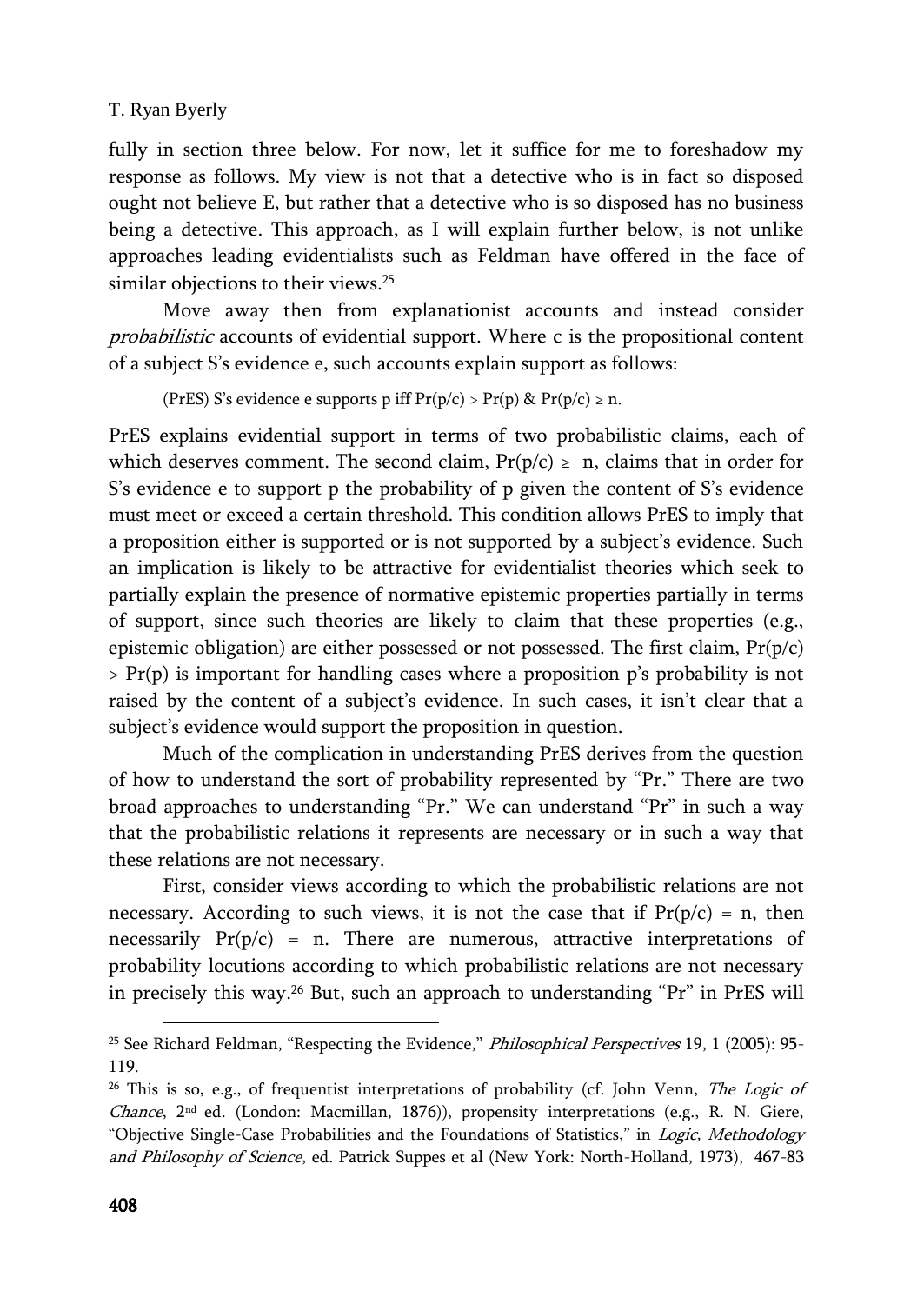not be attractive to internalists. For, recall that internalists claim that evidential support supervenes entirely on factors internal to an agent. But, if "Pr" in PrES is not a necessary relation, then PrES permits there to be agents who are exactly alike internally but not exactly alike with respect to what their evidence supports.

Views according to which the probabilistic relations in PrES are necessary divide into two primary approaches which can be distinguished by the way they respond to a tempting objection to PrES. The objection is that PrES, when conjoined with evidentialist theses about normative epistemic properties, will imply that far more propositions have the normative epistemic properties in question than is in fact the case. In particular, they will imply that propositions have the relevant normative epistemic properties for a subject when the necessary probabilistic relation obtains whether or not the subject appreciates this probabilistic fact. But, as Conee and Feldman object, "Where this probabilistic relation is beyond the person's understanding, the person may not be justified to any degree in believing a proposition made probable by the evidence."<sup>27</sup> And the same may be said about other normative properties.

The first approach to responding to this objection to PrES appeals to epistemic bridge principles.<sup>28</sup> According to such an approach, the right-hand side of PrES does not provide an account of evidential support as it figures into evidentialist theories in epistemology. Rather, it provides an account of the confirmation relation – a necessary relation which is the object of study in inductive logic. What is needed to achieve an account of support is a bridge principle to complete the following formula: S's evidence e with content c supports p iff  $Pr(p/c) > Pr(p)$  &  $Pr(p/c) \ge n$  & \_\_\_\_\_\_\_. The common approach to filling in this blank is to do so with some kind of epistemic relation between S and Pr(p/c), such as S's *believing*  $Pr(p/c) > Pr(p)$  &  $Pr(p/c) \ge n$  or *it's seeming* to S that  $Pr(p/c) > Pr(p)$  &  $Pr(p/c) \geq n^{29}$  or S's *being disposed to believe*  $Pr(p/c) > Pr(p)$  &

and Karl Popper, "The Propensity Interpretation of the Calculus of Probability and the Quantum Theory," in *Observation and Interpretation. The Colston Papers Vol. 9*, ed. Stephan Körner (London: Butterworths, 1957), 65–70), and nomological interpretations (cf. John Pollock, Nomic Probability and the Foundations of Induction (New York: Oxford University Press, 1990)).

<sup>&</sup>lt;sup>27</sup> Conee and Feldman, "Evidence," 94-5. Cf. also Richard Swinburne, Epistemic Justification (Oxford: Oxford University Press, 2001) and Jason Baehr, The Inquiring Mind: On Intellectual Virtues and Virtue Epistemology (Oxford: Oxford University Press, 2011).

<sup>&</sup>lt;sup>28</sup> For a very helpful overview of such approaches, see Branden Fitelson, "Logical Foundations of Evidential Support," Philosophy of Science 73 (2007): 500-12.

<sup>29</sup> Cf. Chris Tucker, "Movin' on Up: Higher-Level Requirements and Inferential Justification," Philosophical Studies 157, 3 (2012): 323-40.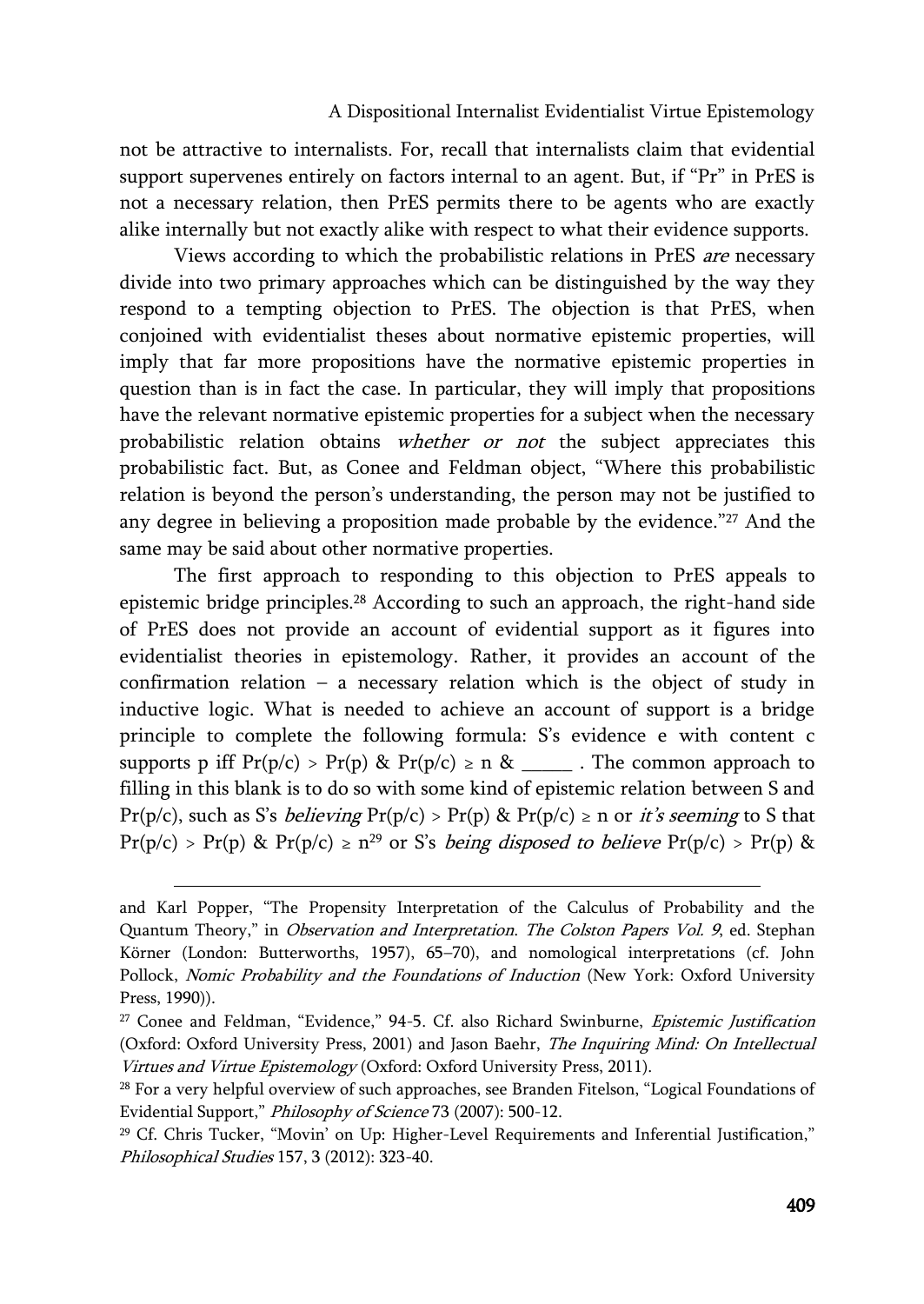$Pr(p/c) \ge n^{30}$  or S's *being directly aware of*  $Pr(p/c) > Pr(p) \& Pr(p/c) \ge n^{31}$  It is the addition of some such epistemic relation which helps to overcome the objection from Conee and Feldman.

Unfortunately, all such proposals arguably threaten to imply either that nobody's evidence ever supports a proposition or they threaten to imply that only the more sophisticated among us are such as to have evidence that supports a proposition. For example, the belief proposal and the seeming proposal each require that the subject conceptualize the probabilistic claims in PrES in order for her evidence to support a proposition. The dispositional proposal requires that in order for a person's evidence to support a proposition there must be a fact of the matter about how she is disposed to evaluate  $Pr(p/c)$ . Arguably, though, these requirements are met only by the more sophisticated among us.<sup>32</sup> The fourth proposal requires that for S's evidence with content c to support p, S is aware of a relation between c and p. But, in order to be aware of such a relation, there must be such a relation; and this is dubious, given that the relational facts are necessary.<sup>33</sup> This sparseness of instances of support is unlikely to be attractive to evidentialists.

A second approach one might employ in order to defend PrES from the objection raised by Conee and Feldman is to explain "Pr" in PrES in terms of mental entities, such as the Bayesian's degrees of belief. On this Bayesian-inspired proposal,  $Pr(p)$  for S is S's degree of belief in p, and  $Pr(p/c)$  for S is S's *conditional* degree of belief in p given c. The Bayesian-inspired approach to understanding "Pr" in PrES escapes the difficulty for PrES highlighted by Conee and Feldman, because, given that the probabilistic locutions in PrES are explicable as S's degree of belief, and given that agents are aware of their own mental lives, PrES will not imply that there will be propositions which have a positive normative status for agents where those agents have no appreciation of the probabilistic relation between their evidence and those propositions.

The concern I wish to raise for the foregoing Bayesian-inspired approach centers on the notion of degrees of belief.<sup>34</sup> One might think that talk of degrees of

<sup>30</sup> Cf. Swinburne, Epistemic Justification.

<sup>&</sup>lt;sup>31</sup> Cf. Richard Fumerton, *Metaepistemology and Skepticism* (New York: Rowman and Littlefield, 1995).

<sup>&</sup>lt;sup>32</sup> Note, for example, the common rejection of conditional excluded middle. See Jonathan Bennett, A Philosophical Guide to Conditionals (Oxford: Oxford University Press, 2003).

 $33$  See John Heil, *The Universe as We Find It* (Oxford: Oxford University Press, 2012).

<sup>&</sup>lt;sup>34</sup> The traditional approach has been to analyze such using betting behavior, as in Bruno de Fineti, "La Prevision: ses lois logiques, se sources subjectives," translated and reprinted in Studies in Subjective Probability, eds. Henry Ely Kyburg and Howard Edward Smokler (Huntington,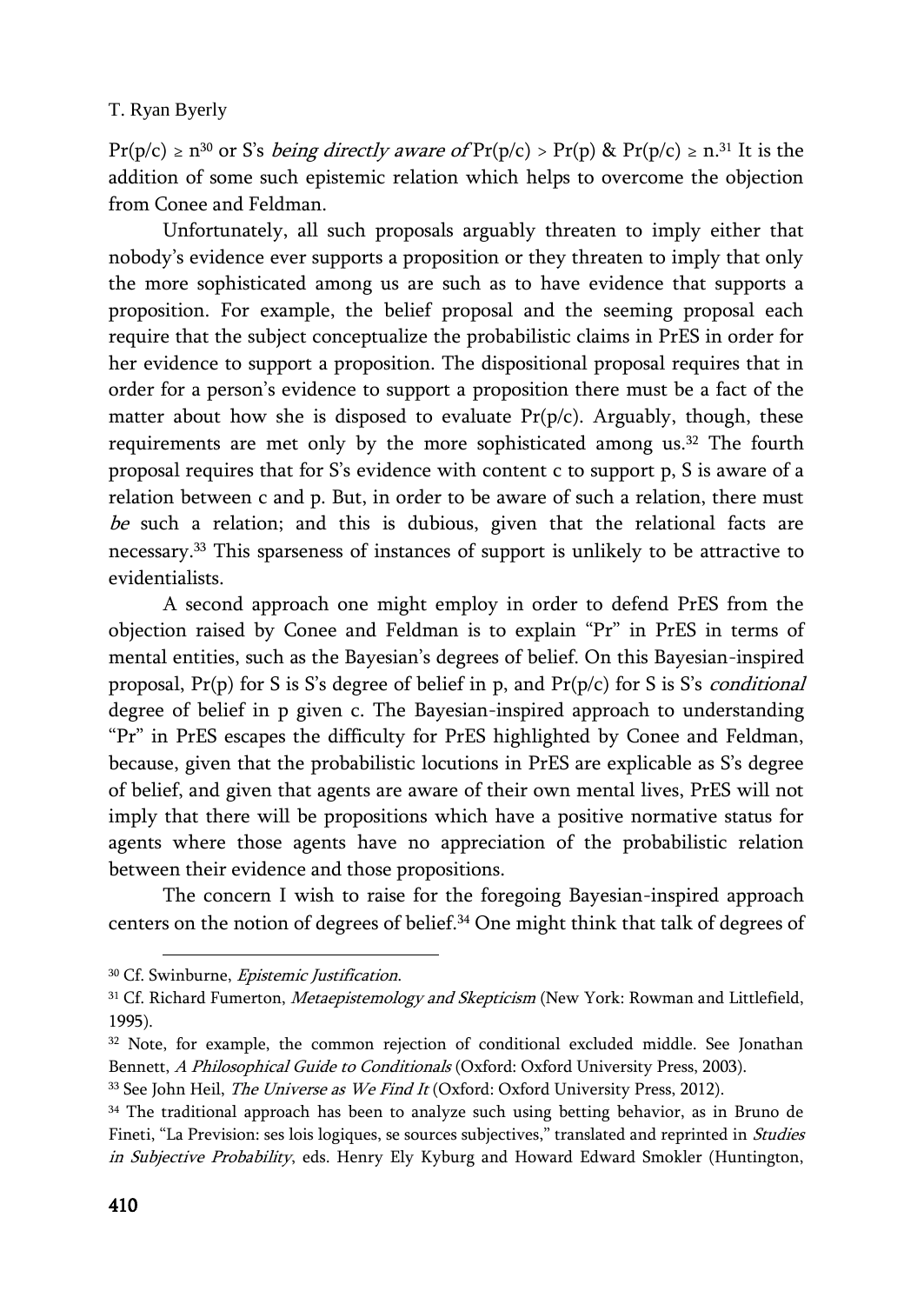belief is just a way of talking about epistemic dispositions. To say that S has a high degree of belief in p conditional on c is just to say that S is strongly disposed to believe p given that S has evidence with content c. If this is how we understand degrees of belief, then the Bayesian approach will hardly differ from DispES.

The likely thing to be said to distinguish the Bayesian-inspired approach from DispES is that the Bayesian-inspired approach requires that the rational agent's degrees of belief obey the axioms of probability calculus.<sup>35</sup> This has been a minimum requirement on Bayesian views historically.<sup>36</sup> But, if the Bayesianinspired approach is to make this requirement, then it will arguably reserve normative epistemic properties for too few of us. For, it is well-documented that ordinary epistemic agents' degrees of belief appear to regularly violate the axioms of probability theory in remarkable ways.<sup>37</sup> Thus, to the extent that the Bayesianinspired approach differs from DispES, it appears to offer a kind of support too sparse to be of interest to evidentialists.

DispES does not face the difficulties arguably faced by the probabilistic accounts of support surveyed above. As I will argue in further detail in section two, DispES does not conflict with internalism as do approaches to explaining PrES which interpret the probabilistic claims therein as contingent, because DispES does not permit subjects who are exactly alike mentally to differ with respect to what their evidence supports. Nor does DispES imply that at best only the more sophisticated among us can have evidence that supports a proposition, as the accounts above which appealed to epistemic bridge principles threatened to do. For, even the less sophisticated among us are disposed to believe claims in light of our total evidence. Finally, as we saw when discussing problems for explanationism, DispES is far from implying that only ideal agents can have normative epistemic properties; and so it will not face the difficulty arguably faced by Bayesian-inspired views.

A brief comparison of DispES to promising explanationist and probabilistic accounts of support suggests that DispES may well have significant advantages

NY: Krieger 1980), though there remains controversy about this. For an overview, see Franz Huber and Christoph Schmidt-Petri, Degrees of Belief (New York: Springer, 2010).

 $35$  This is the approach sometimes called *probabilism*. See Alan Hájek, "Arguments for – or Against – Probabilism?" British Journal of the Philosophy of Science 59 (2008): 793-819.

<sup>&</sup>lt;sup>36</sup> See discussion in Alan Hájek, "Interpretations of Probability," in *Stanford Encyclopedia of* Philosophy, ed. Edward N. Zalta, last modified 2009, http://plato.stanford.edu/entries/ probability-interpret/.

<sup>&</sup>lt;sup>37</sup> See Daniel Kahneman, Paul Slovic, and Amos Tversky, eds., Judgment Under Uncertainty: Heuristics and Biases (Cambridge: Cambridge University Press, 1982).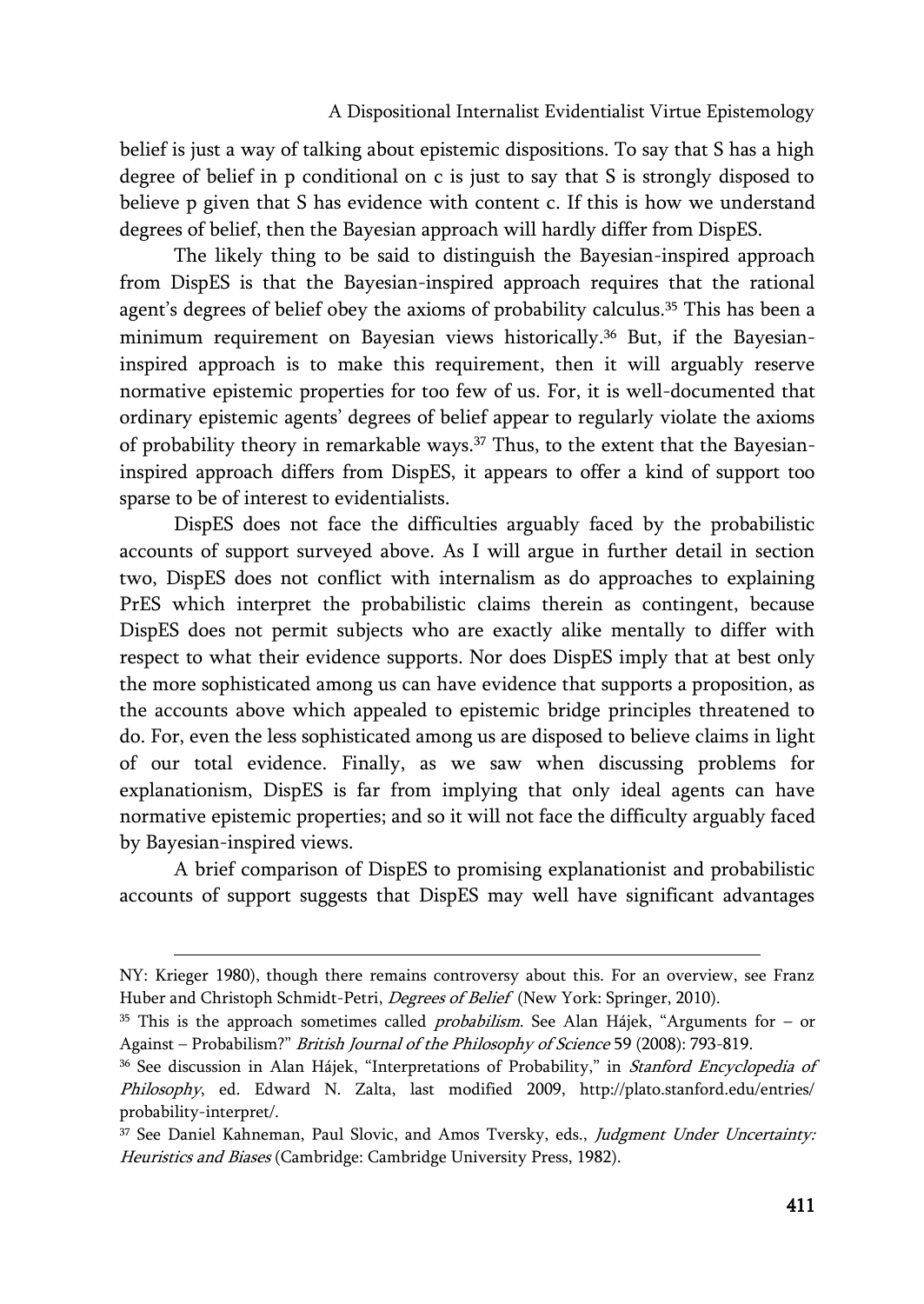over these accounts. This is one reason for an internalist evidentialist to be attracted to DispES. In the next two sections, I discuss two additional reasons.

# 2. Dispositional Evidentialism and the Problem of Forgotten Evidence

In this section, I aim to show that the dispositionalist account of evidential support I articulated in the previous section, DispES, has a second valuable feature to offer internalist evidentialists. It can help evidentialists respond to what is one of the most persistent and difficult objections to evidentialist views – the problem of forgotten evidence. I begin with an explanation of this problem, then discuss difficulties facing leading approaches to responding to the problem on behalf of evidentialists, then show that DispES can help the evidentialist respond to the problem without facing these difficulties.

While the problem of forgotten evidence can be presented as a challenge for an evidentialist theory of any normative epistemic property, I shall present it here as a problem for an evidentialist theory of epistemic justification. Briefly stated, the problem of forgotten evidence is the following. There appear to be cases where a person has a belief which we have both intuitive pull and theoretical reason to count as fully justified, but where the person who hosts this belief has lost all of her evidence concerning this belief. Such beliefs, if they exist, make trouble for internalist evidentialist theories. For, these theories say that whether a belief is justified is determined by the evidence the subject has. But if there are such beliefs then they represent cases where a belief is justified but this justification is not determined by the evidence the subject has, since the subject has no evidence for this belief.

A concrete example will help. All of us have stored dispositional beliefs about our social security numbers. These are beliefs we have to which we attend every so often when necessary.<sup>38</sup> For most of us, we formed these beliefs long ago on the basis of some evidence which we have long since forgotten. Imagine that Joe formed a belief long ago that his social security number is 890-23-5762 and that he doesn't remember how he learned this anymore. Moreover, imagine that he hasn't looked at his social security card anytime recently and so has no memories of having seen this number on his card. It would be tempting to say that Joe doesn't currently have any evidence for his belief that his social security number is 890-23-5762. Of course, if Joe doesn't have any evidence for this belief, then according to evidentialism he will not be justified in holding this belief.

<sup>38</sup> I mean to follow Audi, "Dispositional Beliefs," and others in distinguishing between dispositional beliefs and dispositions to believe. Dispositional beliefs are beliefs, while dispositions to believe are dispositions, not beliefs.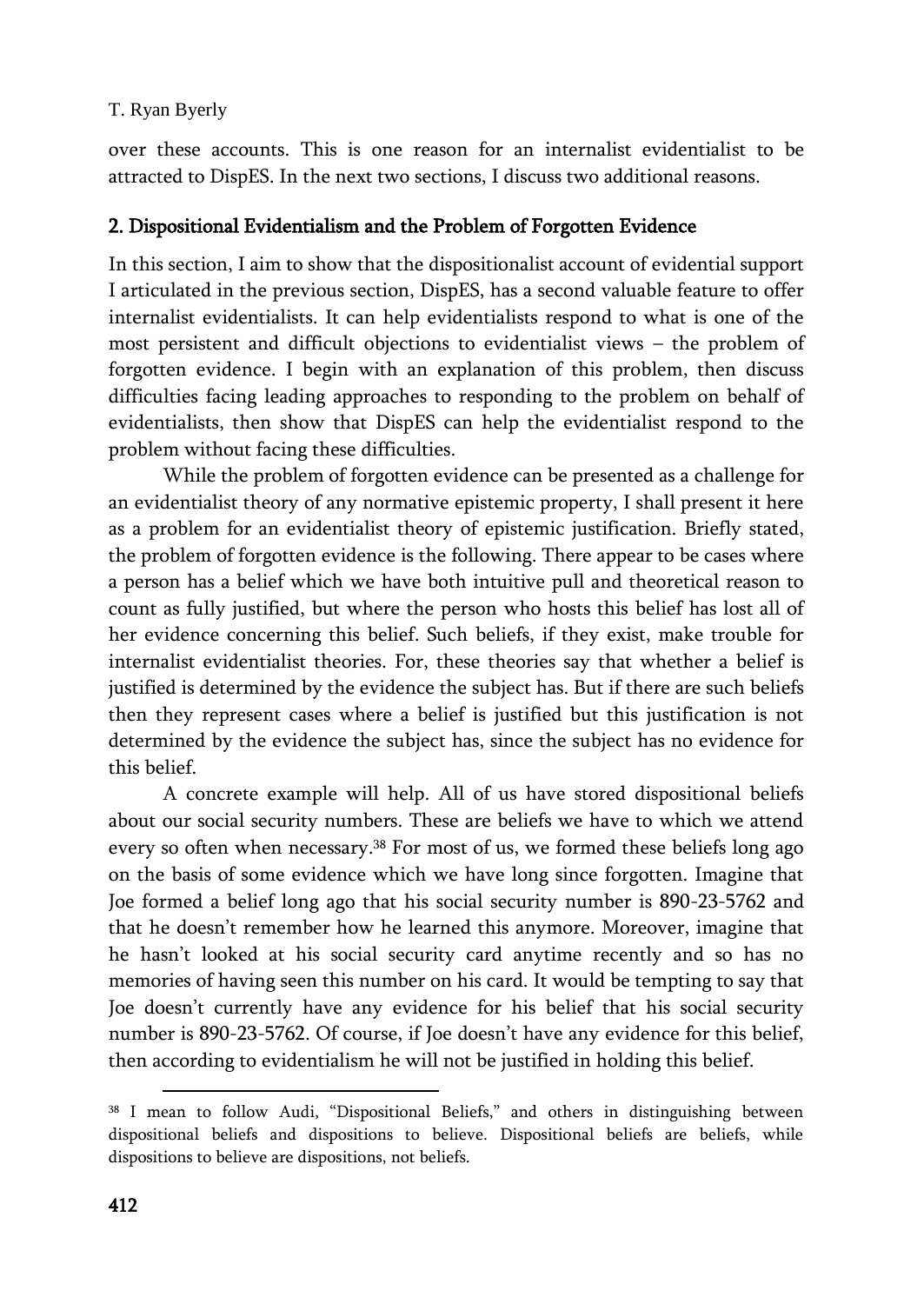But, unfortunately for the evidentialist, there is both intuitive and theoretical pressure to accept that Joe's social security belief is justified. The intuitive pressure will be especially powerful for someone who is strongly inclined to deny skepticism about justification. People who are inclined to think we do have quite many justified beliefs are likely to think that Joe's social security belief is among them. Theoretical pressure to accept that Joe's social security belief is justified can be applied by appealing to the principle of inferential justification. This principle says that only justified beliefs can contribute to the justificatory status of other beliefs.<sup>39</sup> Given this principle, if Joe's social security belief is not justified, then it cannot contribute to the justificatory status of other justified beliefs of his. But, it seems clear that Joe's social security belief *can* contribute to the justificatory status of others of his beliefs. For instance, if someone (say his banker) asked Joe, "What are the middle two digits of your social security number?" Joe might form a belief about this by inference from his belief about his total security number. He might think to himself in response to the question: "Well, my social security number is 890-23 … Oh, it's 23!" It is quite plausible to think that Joe's belief about the middle two digits of his social security number is a justified belief the justification of which is partly explained by his belief about his full social security number. But, given the principle of inferential justification, it follows that his belief about his full social security number must be justified as well.

So there is intuitive and theoretical pressure to accept the conclusion that Joe's social security belief is justified. But it is difficult to see how an evidentialist could maintain that it is. Below, I will discuss three common approaches evidentialists have used to respond to the problem of forgotten evidence. I argue that each approach faces a significant difficulty, but that the evidentialist who adopts DispES can respond to the problem of forgotten evidence without her view facing these difficulties.

The first response is to advocate a strategy discussed by Matthew McGrath according to which significant occurrent phenomenology has been overlooked in the presentation of cases of forgotten evidence, and that this phenomenology is the evidence the subjects in those cases have for their beliefs.<sup>40</sup> For instance, in our example with Joe, the evidentialist may suggest that the belief is justified only if it comes to him as something he knows or remembers. Or, the evidentialist might ask whether it seems to Joe that his social security number is 890-23-5762, or whether he seems to remember this. Such seemings, the evidentialist may argue,

<sup>&</sup>lt;sup>39</sup> See Fumerton, Metaepistemology.

<sup>&</sup>lt;sup>40</sup> Matthew McGrath, "Memory and Epistemic Conservatism," Synthese 151, 1 (2007): 1-24.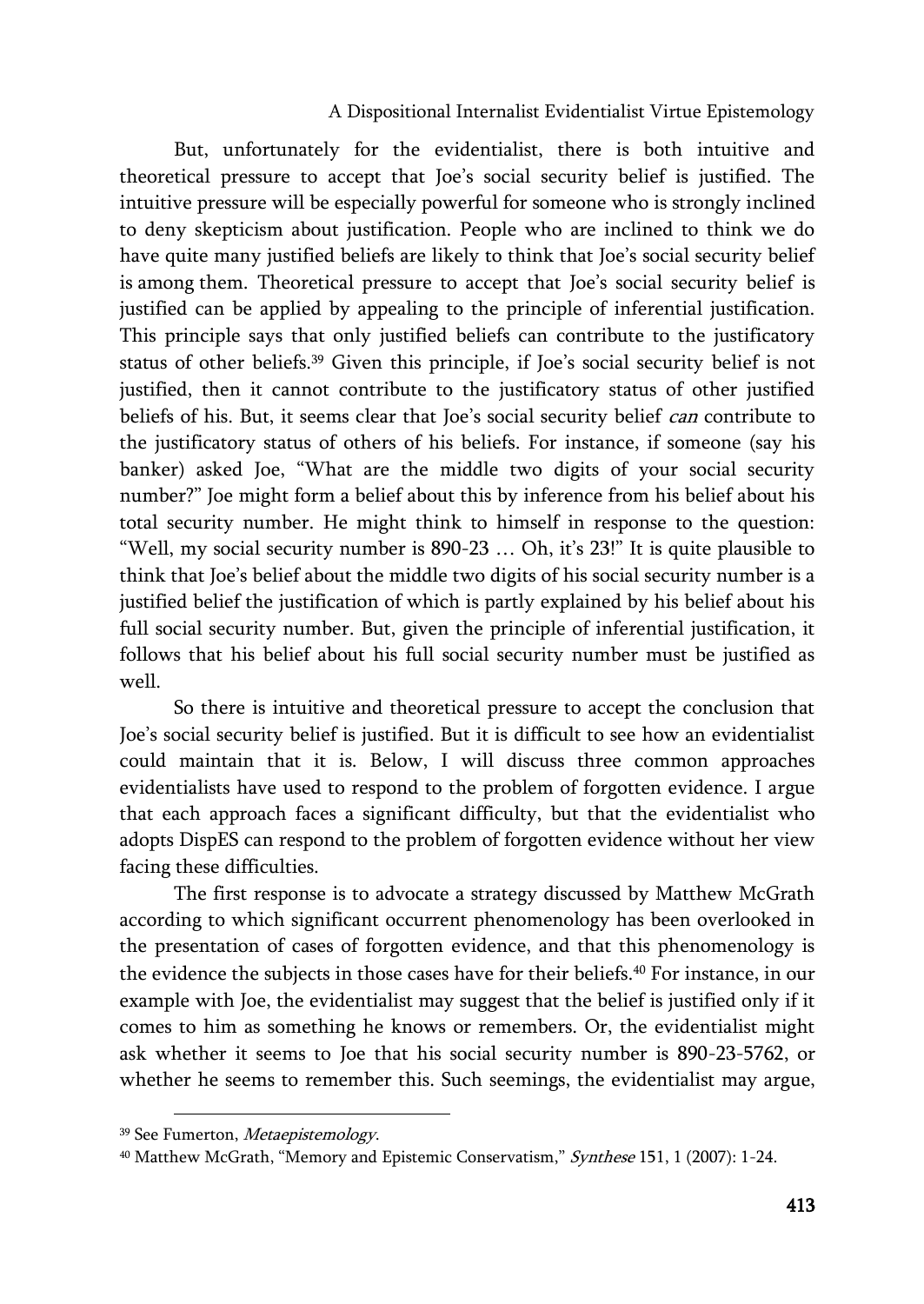are distinct from Joe's social security belief itself, $41$  and they are the sort of evidence which could support this belief.

As McGrath points out, the central difficulty facing this defense of evidentialism is that it simply is not plausible that in all cases where there is intuitive and theoretical reason to consider a belief for which a subject has forgotten her evidence justified she has the kind of occurrent phenomenology discussed here. It is of course true that *sometimes* when someone continues holding a memorial belief about her social security number it also seems to her that this belief is true, or one of the other kinds of phenomena above accompanies this belief. This may be especially so where the memorial belief is occurrently held or attended to. But it is extremely implausible that in every such case there is such accompanying phenomenology. Especially in cases where the belief does not plan a role in an instance of reasoning, where it remains in the background unattended to by the subject, such phenomenology is unlikely to be present.

A second approach is for the evidentialist to appeal to epistemic conservatism. According to epistemic conservatism, a subject's believing a proposition p confers some positive epistemic status on the proposition p for her. $42$ One version of epistemic conservatism would say the following: if believing p coheres with a subject S's other evidence, and S in fact does believe p, then p is justified. An evidentialist might make use of epistemic conservatism by arguing that the reason believing p contributes to the epistemic status of the proposition p is that believing p is evidence for p. This evidentialist could then use this fact to respond to the problem of forgotten evidence. It isn't some *other* evidence that subjects in such cases have which justifies the beliefs for which they have forgotten their evidence; rather, it is these beliefs themselves. The evidence Joe has which justifies his believing that his social security number is 890-23-5762 is Joe's belief that this is his number.

The primary difficulty I will highlight for this response to the problem of forgotten evidence is that the kind of epistemic conservatism required here is simply too strong. This is especially clear if we conceive of epistemic justification

 $41$  For arguments that seemings are not just beliefs, see Michael Huemer, *Skepticism and the Veil* of Perception (Lanham, MD: Rowman & Littlefield, 2001) and Matheson and Rogers, "Bergmann's Dilemma."

<sup>&</sup>lt;sup>42</sup> Jonathan Kvanvig, "Conservatism and its Virtues," Synthese 71, 1 (1989): 143-63, Hamid Vahid, "Varieties of Epistemic Conservatism," Synthese 141, 1 (2004): 97-122, and Kevin McCain, "The Virtues of Epistemic Conservatism," Synthese 164, 2 (2008): 185-200 each defend such a version of conservatism. McGrath, "Memory," defends a diachronic version of conservatism. But, I will not consider it in the text because the evidentialists with whom I hope to dialogue are interested in offering *synchronic* analyses of normative epistemic properties.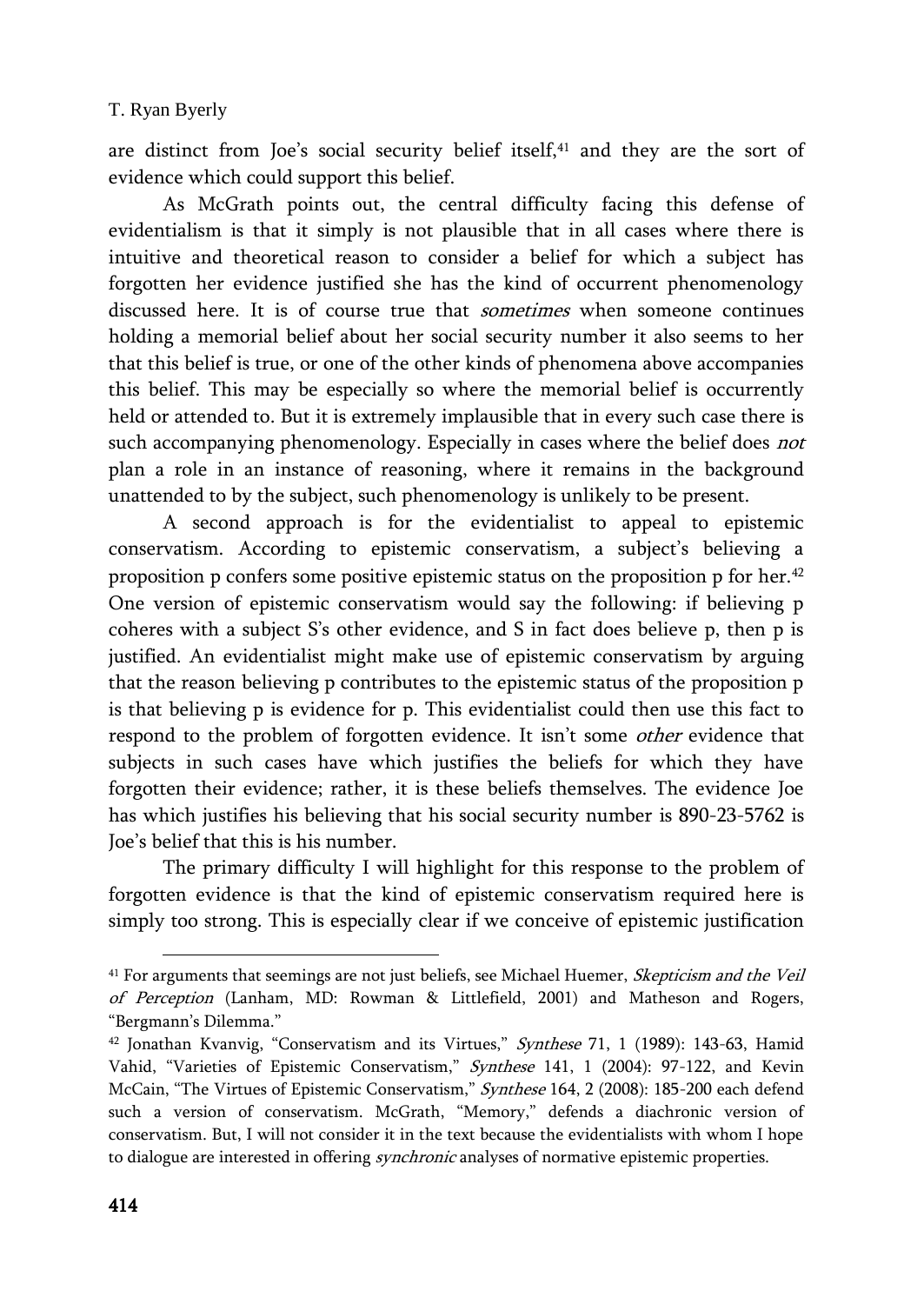in the way I proposed above as equivalent to epistemic obligation. For, it isn't the case that when one believes a proposition which coheres with her other evidence she *ought* to have done this. Think for instance about whether believing a theory, where others cohere equally well with one's data, is obligatory.<sup>43</sup> This may help to explain why those who have defended epistemic conservatism have typically defended it for some property falling short of epistemic justification.<sup>44</sup> Retreating to the position that the Joe's social security belief has only some lesser epistemic status falling short of epistemic justification is an option for the evidentialist, but it is not an attractive one. For, it would seem that the typical agent is about as wellpositioned epistemically with respect to her social security number as she is with respect to any claim. Adopting the epistemic conservatism approach to responding to the problem forgotten evidence, then, threatens to saddle the evidentialist with a strong skepticism about justification.

Consider one final proposal, recently advocated by Conee and Feldman.<sup>45</sup> The proposal is similar to the first proposal in that it appeals to phenomenology which is typically overlooked in cases such as that of Joe's social security belief. However, instead of proposing that Joe has an occurrent seeming that his social security number is 890-23-5762 or that this belief occurrently comes to Joe as something he knows, the proposal is instead that Joe is *disposed* to have this phenomenology. Joe is disposed to have a seeming that his social security number is 890-23-5762 or Joe is disposed for his belief that his social security number is 890-23-5762 to come to him as something he knows. And these dispositional states constitute Joe's evidence which supports the claim that his social security number is 890-23-5762.

One concern with such a proposal is whether it is consistent with internalism. After all, dispositions to take doxastic attitudes have typically figured into externalist theories in epistemology, rather than internalist ones.<sup>46</sup> But, I agree with Conee and Feldman that an internalist can help herself to these states. For, such states do seem to make a contribution to what a subject is like mentally. If Alice has an experience as of seeing smoke rising over a mountain but no disposition in the presence of such experiences to believe that there is a fire, and

<sup>43</sup> Vahid, "Varieties" develops this example.

<sup>44</sup> Of those cited in footnote 42, only McGrath would appear to prefer a stronger version.

<sup>45</sup> Earl Conee and Richard Feldman, "Ad Goldman," in Evidentialism and its Discontents, ed. Trent Dougherty (Oxford: Oxford University Press, 2011), 463-9.

<sup>&</sup>lt;sup>46</sup> For example, Greco, Achieving Knowledge and Ernest Sosa, A Virtue Epistemology: Apt Belief and Reflective Knowledge, Vol. 1 (Oxford: Oxford University Press, 2007) each have dispositions play a key role in their theories, and they are paradigmatic externalists.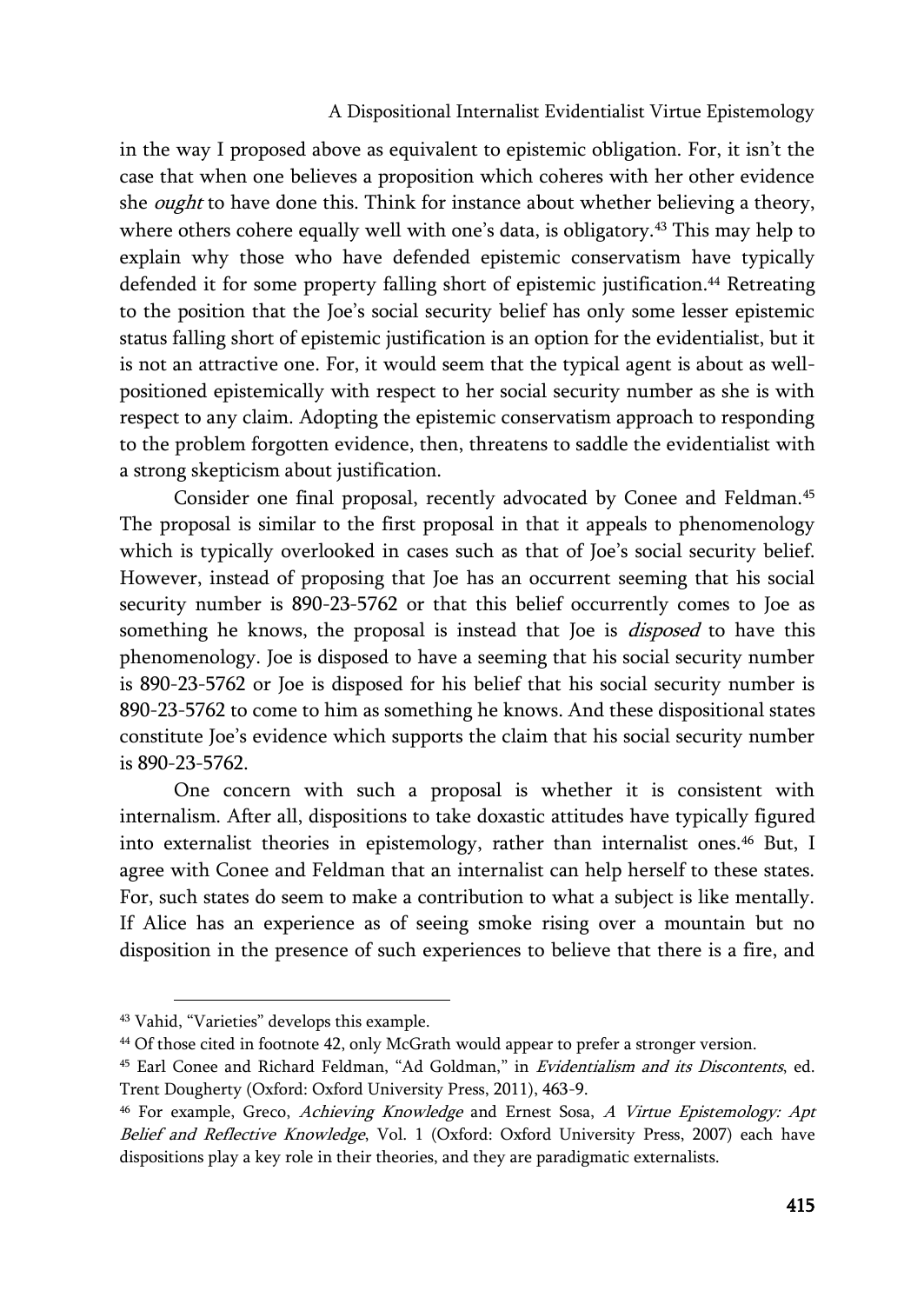John has both an experience as of seeing smoke rising over a mountain as well as a disposition in the presence of such experiences to believe that there is a fire, then it is plausible that Alice and John are not exactly alike mentally.

But I do wish to urge a dilemma against the present proposal nonetheless. Suppose that the proposed disposition which justifies Joe's belief is a disposition to have a seeming that Joe's social security number is 890-23-5762. Either the realization conditions of this disposition include Joe's total evidence or they don't. But, if they do include his total evidence, then one wonders why he wouldn't have an occurrent seeming that his social security number is 890-23-5762, something we supposed previously that he might not have. To be clear, I am not claiming that, necessarily, if S has a disposition to take some doxastic attitude D and the realization conditions of this disposition are satisfied, then S takes D. For, following E. Jonathan Lowe, I think it is possible for a person to exercise an executive will to refrain from believing when she is consciously attending to her evidence and dispositions.<sup>47</sup> But, of course, here we are imagining a case where Joe is not consciously attending to his disposition to seem that his social security number is 890-23-5762. Thus, if the advocate of the present solution is to maintain that Joe's disposition *does* include among its realization conditions Joe's total evidence, she owes us an explanation for why Joe does not occurrenty have a seeming that his social security number is 890-23-5762. And it is quite difficult to see what sort of explanation she can offer.

Things are no better on the other horn of the dilemma. For, suppose that Joe's total evidence is not among the realization conditions of his disposition to have a seeming that his social security number is 890-23-5762. In that case, one wonders how his having *this* disposition could show that his *total* evidence supports the claim that his social security number is 890-23-5762. After all, when one is disposed to believe a claim in light of only part of one's evidence but not all of one's evidence, it seems implausible to claim that one's total evidence supports the claim in question. Similarly, it is implausible to claim that when one is disposed to have a seeming that p in light of merely part of one's evidence one's total evidence thereby supports this claim.

If the foregoing responses were the only responses available to evidentialists in the face of the problem of forgotten evidence, then their view would be precarious indeed. Fortunately, DispES provides evidentialists with an alternative response to the problem which faces none of the difficulties faced by the foregoing proposals. For, the advocate of DispES can propose that in those cases used to present the problem of forgotten evidence, the subjects are disposed to believe the

<sup>47</sup> Lowe, "The Will as a Rational Free Power."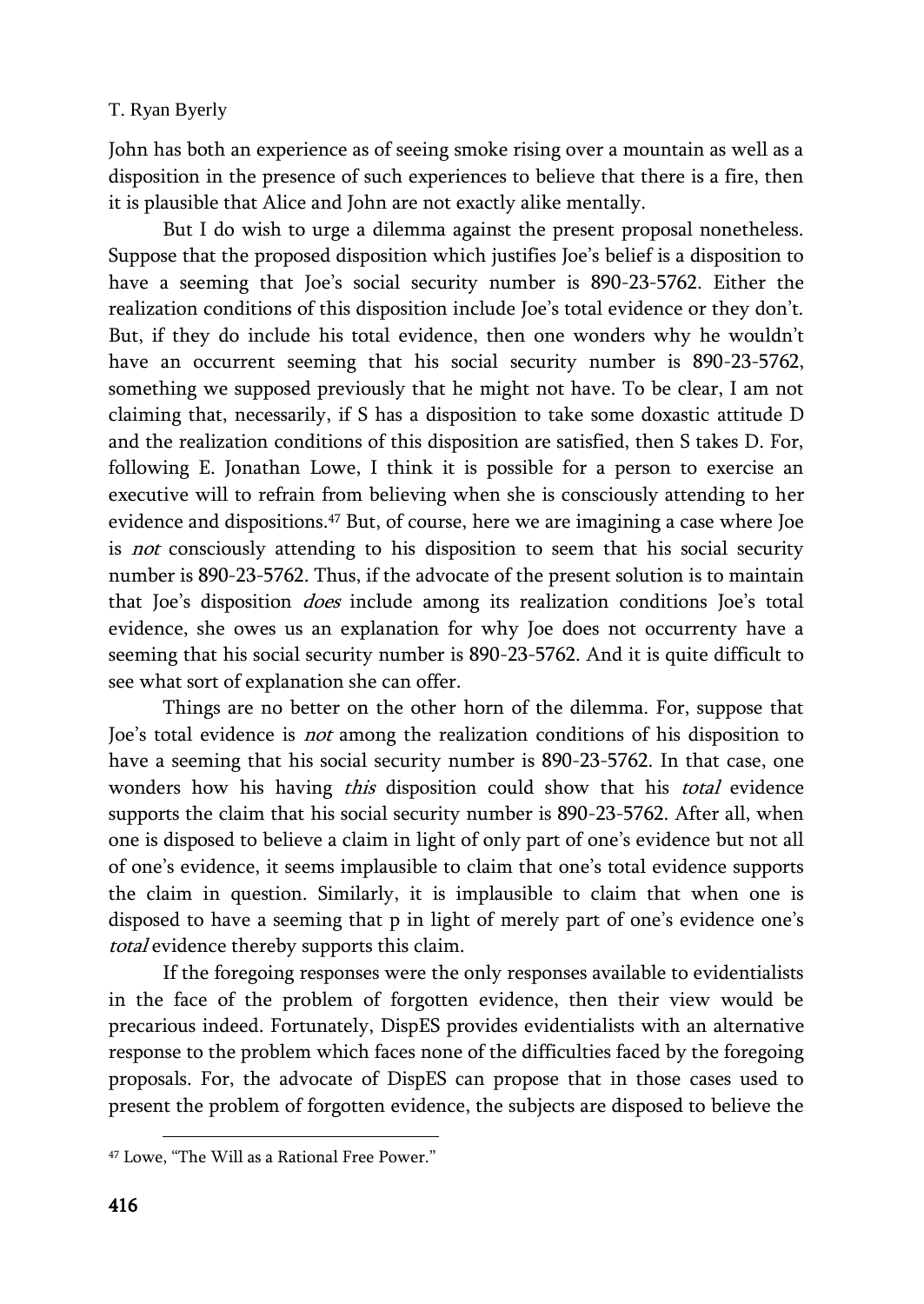claims in question in light of their total evidence. For example, she can propose that Joe is disposed to believe that his social security number is 890-23-5762 in light of all his evidence. This claim is indeed quite plausible, since it helps to explain why Joe maintains his belief that his social security number is 890-23- 5762 under a wide variety of circumstances. But, so long as Joe is disposed to believe that his social security number is 890-23-5762 in light of all of his evidence, DispES implies that Joe's evidence supports this belief. And, so, DispES can be used by an advocate of an evidentialist theory of epistemic justification to argue that Joe's belief that his social security number is 890-23-5762 is justified.

Let me briefly explain why this response does not face the difficulties of the three foregoing responses. First, it does not face the difficulty of the response invoking neglected occurrent phenomenology because it does not invoke such phenomenology. Second, the response based on DispES does not face the difficulty faced by the last response above invoking dispositions to have phenomenology like that proposed by the first strategy. It is true that the strategy invoking DispES appeals to a disposition whose realization conditions include all of Joe's evidence, as would be true on the third strategy above if it took the first horn of the dilemma I proposed. But, the advocate of the strategy invoking DispES needn't explain why the manifestation of the disposition she cites is absent. For, the manifestation of that disposition is *present*!

The comparison between DispES and epistemic conservatism is the most delicate. At first glance, it may seem that DispES will imply, just as much as epistemic conservatism does, that when a proposition p coheres with a person S's evidence and S believes p, S is justified in believing p. For, plausibly, S will not believe p without being at least somewhat disposed to believe p in light of S's total evidence. Thus, insofar as it is a worry for epistemic conservatism to imply that subjects in such cases are justified in believing as they do, the same worry will threaten DispES. But it is worth noting that the advocate of DispES has an option of responding to this worry that the advocate of epistemic conservatism does not appear to have. For, she can propose a slight modification to DispES which requires that the believer not simply be disposed to some extent to believe p for her evidence to support p, but that she be disposed with a degree of strength meeting at least a certain threshold to believe p for her evidence to support p. Accordingly, we can propose the following strong dispositional account of evidential support:

(Strong DispES) For all agents S and propositions p, S's evidence supports p if and only if S is sufficiently strongly disposed to believe p in light of S's total evidence.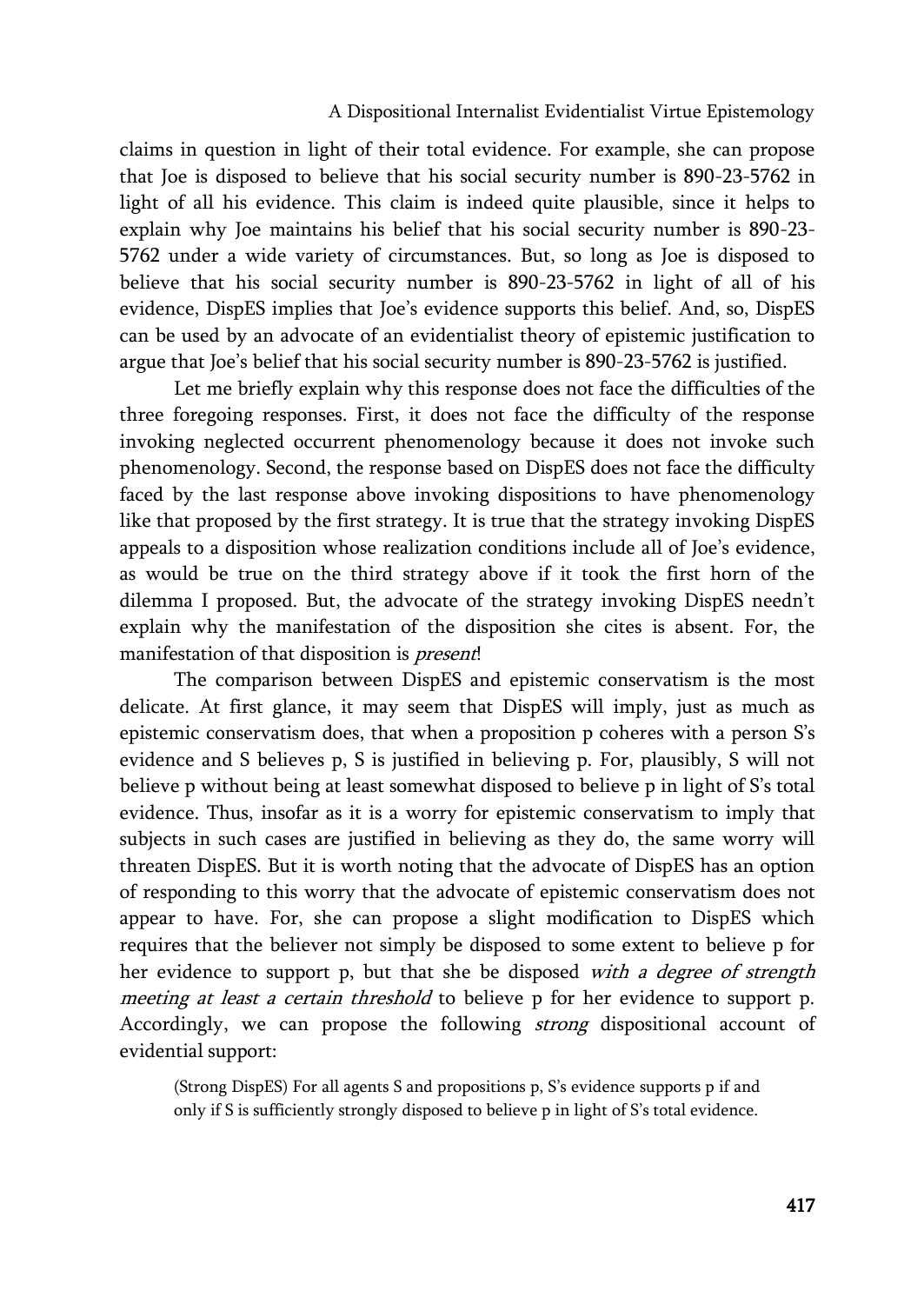Strong DispES will have the consequence that where a person is faced with multiple theories which cohere with her evidence and she believes one, she will not *thereby* be justified in believing the one she believes. For, a person can be in such a position without it being the case that she is *strongly* disposed to believe the proposition in question. Thus, epistemic conservatism implies, while Strong DipsES does not, that if a proposition p coheres with a person S's evidence and S believes p, then S is justified in believing p.

In addition to allowing the dispositional evidentialist to maintain this advantage over epistemic conservatism, there are at least two further motivations favoring a move from DispES to Strong DispES. The move, in other words, is not ad hoc. First, moving to Strong DispES will provide the dispositional evidentialist with resources with which she can mimic what probabilistic accounts of support are able to do in terms of offering a *graded* account of support. For, like such accounts, she can provide an account of degrees of support, including an account of that degree of support required for justification. Whereas probabilistic accounts do this with a numeric measure, the advocate of Strong DispES does it with a measure of dispositional strength. The second motivation for moving from DispES to Strong DispES is that doing so offers the dispositional evidentialist resources for accounting for certain apparent counterexamples to her view, such as cases of persistent cognitive illusions and persistent cognitive biases. These will be cases where a subject's disposition to believe some claim p persists even after she has become convinced that not-p. For example, it is arguably the case that in the Muller-Lyer example the subject retains a disposition to believe the lines unequal even after becoming firmly convinced they are equal. One way to account for such examples is to claim that while the subject may have some disposition to believe that the lines are unequal, she is more strongly disposed to believe them equal.<sup>48</sup> Indeed, treating these cases in this way significantly parallels what others have said about varying strengths of dispositions in other contexts. Consider, for example, Stephen Mumford's discussion of why soap bubbles don't roll:

If we take the shape of being spherical, we can see that any object bearing the property will... be disposed to roll in a straight line down an inclined plane... Some have offered counterexamples... Lowe, for instance, has said (in discussion) that a soap bubble is spherical but will not roll down an inclined plane... Lowe's case fails for another reason. The spherical soap bubble is indeed disposed to roll

<sup>&</sup>lt;sup>48</sup> Another approach to cases of persistent cognitive illusions would be to claim that in such cases the subject is only disposed to believe the unsupported claim in light of some proper subpart of her evidence and not in light of all of it.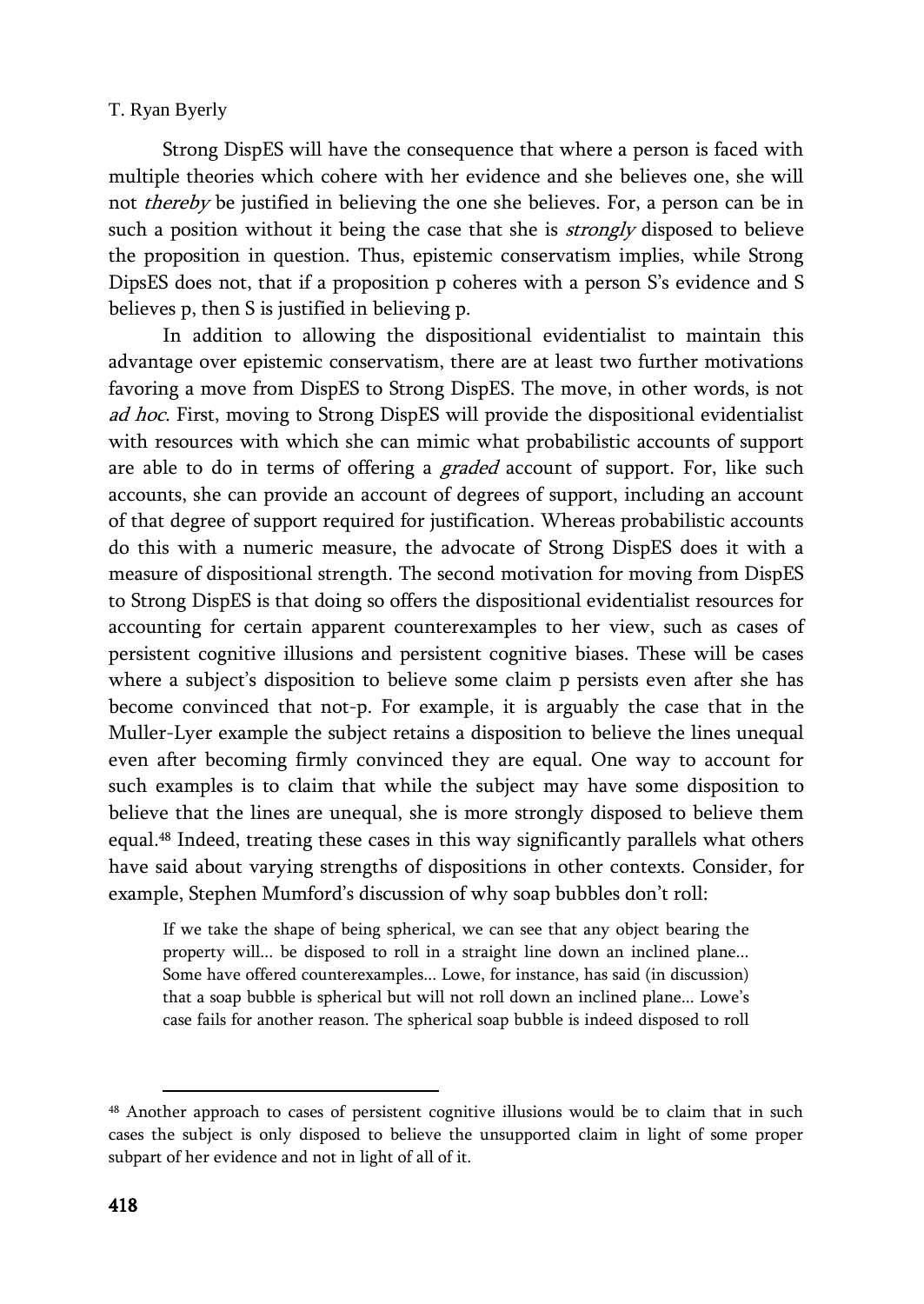but it doesn't do so because it also possesses a countervailing power of stickiness. The stickiness is stronger than the power to roll.<sup>49</sup>

Just as the soap bubble can have a disposition to roll but an even stronger disposition to not roll, a person can have a disposition to believe a claim p but an even stronger disposition to believe not-p; and, an advocate of Strong DispES can appeal to this fact in order to account for cases of persistent cognitive illusions and biases.

As Strong DispES retains the advantages of DispES over both rival accounts of support discussed in 1.1 and as it holds advantages over rival solutions to the problem of forgotten evidence discussed here, I conclude that there are now two significant reasons for an internalist evidentialist to be attracted to Strong DispES.

# 3. Dispositional Evidentialism and Evidentialist Virtue Epistemology

In the previous two sections, I have argued that Strong DispES has two attractive features from the perspective of internalist evidentialism. It provides an account of evidential support which escapes problems faced by leading competing accounts of support, and it makes available a response to the problem of forgotten evidence which escapes difficulties faced by alternative responses available to evidentialists. Nonetheless, I must address the question of whether DispES escapes the difficulties of these other views only at far too high a cost. Specifically, I must address the concern briefly alluded to in section one about whether DispES escapes these difficulties only by making evidential support far too easy to come by. That concern, again, was that Strong DispES implies that just any sufficiently strong disposition in light of total evidence to believe a proposition, no matter how funky, can account for the presence of epistemic justification. For example, if a detective who had completed half of his regular steps through an investigation was sufficiently strongly disposed in light of his total evidence to believe that the best current suspect committed the crime, then Strong DispES implies that this detective's evidence supports the proposition that this suspect did it. Similarly, in a case where multiple theories cohere equally well with a subject's evidence, if this subject is strongly disposed to believe one of these theories Strong DispES will imply that her evidence supports believing that theory.

In this section, I aim to propose a synthesis of Strong DispES and Virtue Epistemology which is at once a response to the foregoing concern and a third positive reason to favor Strong DispES over its rivals. The synthesis constitutes a

<sup>49</sup> Stephen Mumford, "The Power of Power," in Powers and Capacities in Philosophy, eds. Grego and Groff, 14.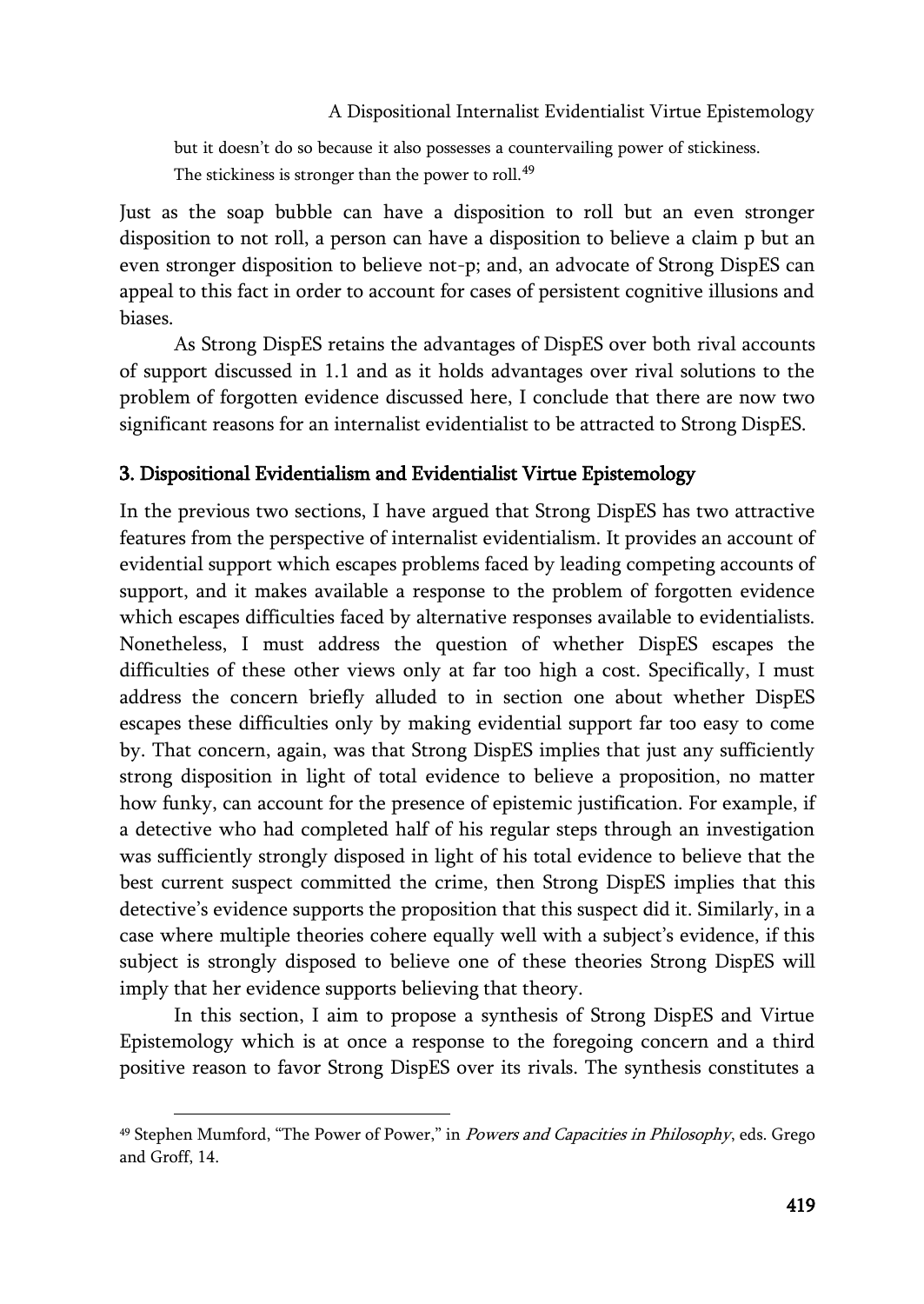response to the foregoing concern because it explains away the appearance of a worrisome consequence for Strong DispES. The synthesis constitutes a positive reason to prefer Strong DispES to its rivals because as Baehr has argued, a synthesis of evidentialism and virtue epistemology is desirable in itself;<sup>50</sup> and, Strong DispES makes possible a synthesis which improves upon the leading synthesis of these views proposed to date.

I'll start with my own proposal. The synthesis I propose is embedded within what I will call an Aristotelian theory of epistemic value. According to this theory, what is epistemically valuable can be explained by a believer's performing her proper function and doing so with excellence. Following Feldman, I propose that the epistemic 'ought' of epistemic justification is a role-ought.<sup>51</sup> In other words, it specifies what it is for a believer to perform her proper function as a believer. It is precisely such a sense of 'ought' that I believe Strong DispES helps the evidentialist to clarify. For the role of a believer is to form beliefs in response to her environment. And, she does this by believing what she is strongly disposed to believe in light of her total evidence. This is what believers do that non-believers don't do.

But fulfilling one's proper function is not all there is to living well as an epistemic agent. For it is one thing to fulfill one's proper function, and another thing to fulfill that function with excellence. It matters not to whether one fulfills one's function as a believer precisely what one's epistemic dispositions are; but, it matters much to whether one fulfills one's function as a believer with excellence what those epistemic dispositions are. A believer who believes in accordance with funky epistemic dispositions may believe precisely what she ought to believe, given that she *has* those dispositions; but, she is still missing out on something valuable epistemically precisely because she has those dispositions rather than others.

I propose that we synthesize the proposed evidentialist account of epistemic justification from part one with a virtue theory of flourishing as an epistemic agent. We can do so in the following way. Using the resources of the proposal in part one above, we can provide a full theory of what it is to fulfill one's function as a believer – to take all and only those attitudes one ought to take. That theory is Strong DispPF:

(Strong DispPF) A person S fulfills her proper function as a believer to the extent that she takes all and only those doxastic attitudes which she is sufficiently strongly disposed to take in light of all of her evidence.

<sup>50</sup> Baehr, The Inquiring Mind.

<sup>51</sup> Feldman, "The Ethics of Belief."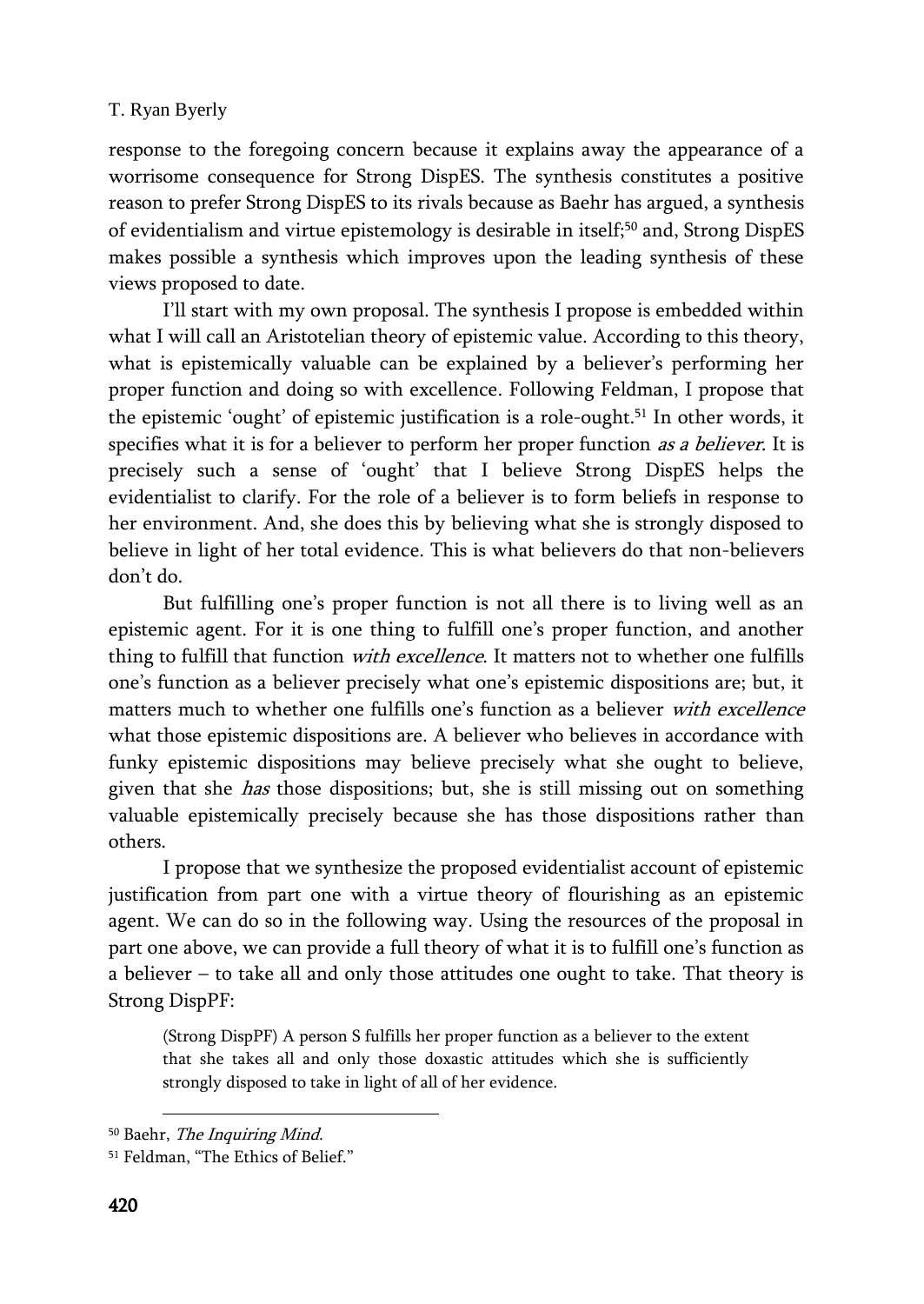This theory can be complemented by a virtue-based account of what it is for a believer to fulfill her proper function as a believer with excellence. That account is VirtPFE:

(VirtPFE) A person S fulfills her proper function as a believer with excellence to the extent that she takes all and only those doxastic attitudes which she is sufficiently strongly disposed to take by virtuous dispositions in light of all of her evidence.

Both the person who merely fulfills her proper function as a believer and the person who fulfills that function with excellence take all and only those attitudes they ought to take given the way that they are; but, the person who fulfills his proper function with excellence is a better way than the person who merely fulfills his proper function. The difference lies in the value of the dispositions in accordance with which each forms his attitudes.

Certainly more deserves to be said about the proposed synthesis. For example, the notion of virtuous dispositions needs to be spelled out carefully. While I will not defend any particular theory of virtuous dispositions here, I do briefly note that there is an important constraint that must be met by such a theory if it is to be attractive from the perspective of an advocate of the Aristotelian synthesis above. Namely, the theory must explain what it is that makes the virtuous dispositions virtuous without simply claiming that they are virtuous because they guide the believer toward believing what her evidence supports. This is an important constraint because, given Strong DispPF and VirtPFE, an explanation of the virtuousness of virtuous dispositions that violates it will yield the result that there is no difference between fulfilling one's proper function as a believer and fulfilling that function with excellence – something an advocate of the Aristotelian synthesis will not want to accept. Thankfully, there are available explanations of the virtuousness of virtuous dispositions which do not appeal to evidential support in this way, including explanations that are available to internalists.<sup>52</sup> Such theories, or theories inspired by them, might be profitably pursued by an advocate of the proposed synthesis.

While there is undoubtedly more to say about the details of the Aristotelian synthesis above, including the notion of virtuous dispositions, I propose that enough has been said to accomplish my two central aims in this section. Those aims were to show that, given the proposed synthesis, Strong DispES can escape from the problem of funky dispositions and to show that the proposed synthesis is superior to the leading proposed synthesis of its kind currently on offer.

<sup>&</sup>lt;sup>52</sup> See, e.g., Baehr, *The Inquiring Mind* and James Montmarquet, "Epistemic Virtue," Mind 96 (1987): 482-97.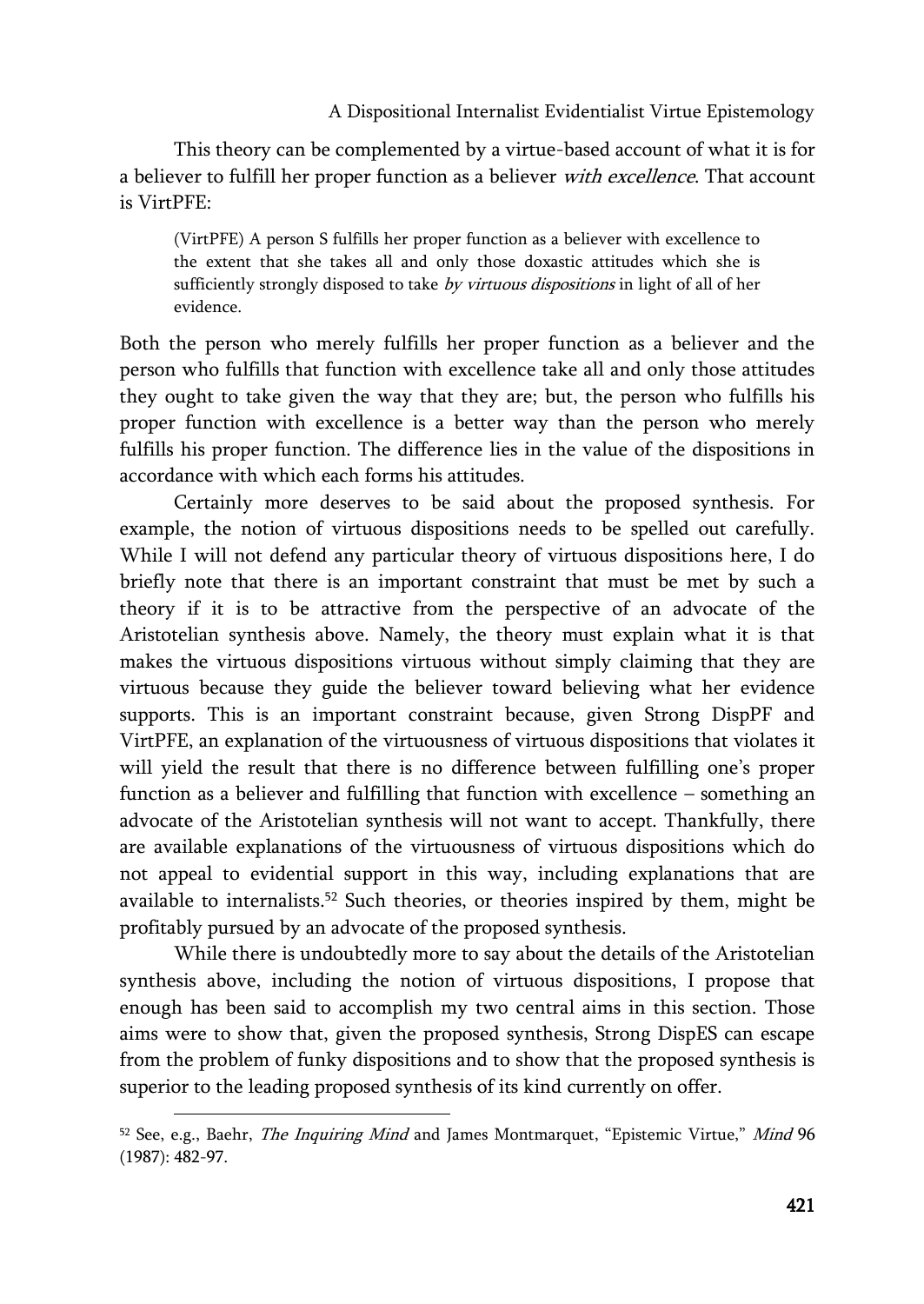First, let me explain how the proposed synthesis enables the advocate of Strong DispES to account for cases involving funky dispositions. These are cases where a person with funky dispositions believes in accordance with them. DispES predicts that what she believes is what she ought to believe. But, we are inclined to believe that this prediction is mistaken, because there is obviously *something* amiss about her believing as she does. Given the proposed synthesis, there is something amiss about her believing as she does. But what is amiss is not that she has believed what she ought not believe. Rather, what is amiss is that she has believed in accordance with non-virtuous, perhaps even vicious, dispositions. In the detective example, for instance, I claim that the detective who is in fact strongly disposed to believe that the best current suspect committed the crime ought to believe this. This is what Strong DispES implies. But I claim that such a person is a no-good detective. He fails to fulfill his proper function as a believer, and as a detective, with excellence.

This response is actually rather similar to a response commonly offered by evidentialists against a similar problem raised against their views. Baehr argues against Conee's and Feldman's evidentialist view of epistemic justification, for example, that it implies that persons who inquire irresponsibly can have justified beliefs, since they may very well believe in accordance with what the evidence which they have irresponsibly gathered supports.<sup>53</sup> In response to such examples, evidentialists such as Feldman have typically dug in their heels, insisting that, given that a person *has* inquired in this way, he very well ought to believe what his evidence supports.<sup>54</sup> It may be that there is something negative we should say about such a person's character, but not about his beliefs. My proposed synthesis of evidentialism and virtue epistemology responds in like manner to the problem of funky dispositions. I propose that, given that a person *has* such dispositions, there is a sense – a sense captured by Strong DispPF – in which what she ought to do is believe in accordance with them. But, at the same time, I propose that there is some kind of epistemic value that she lacks. This value is accounted for by VirtPF.

I'm not claiming here that the response I offer to the case of funky dispositions is on its own just as plausible as the response of Feldman to cases of irresponsible evidence gathering or even that it is clearly satisfactory. Rather, I am noting that there is a significant parallel between the responses and that, given the attractiveness of Strong DispES displayed already in this paper, retaining it and responding in this way to the problem of funky dispositions may be the best

<sup>53</sup> Baehr, The Inquiring Mind.

<sup>54</sup> Feldman, "Respecting the Evidence."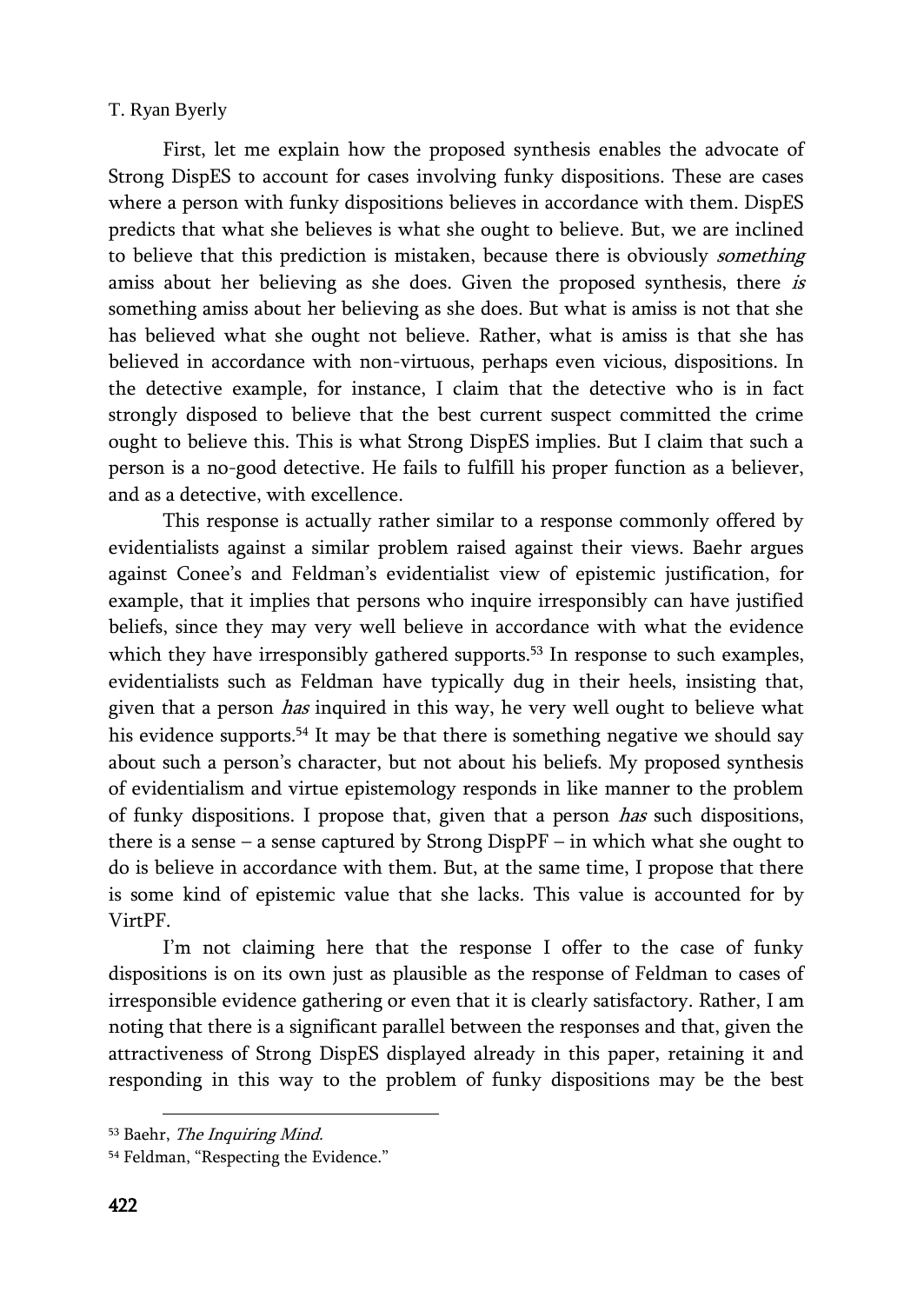available option for the evidentialist. Moreover, since, as we saw in section two, evidentialists such as Conee and Feldman are already prepared to grant that epistemic dispositions may serve as unjustified justifiers, if they wish to resist my proposal and claim that funky dispositions cannot serve as such, they need an explanation for why they cannot which coheres well with their general epistemology. I propose, though, that such an explanation will be difficult to come by, as these evidentialists certainly do not treat other unjustified justifiers, such as experiences, in this way – dividing them between the funky and non-funky and claiming only the non-funky contribute to epistemic justification. Accordingly, even if the present response to the problem of funky dispositions is not on its own as plausible as Feldman's response to the objection from irresponsible evidence gathering, and even if is not clearly satisfactory, I conclude that evidentialists should nonetheless take it very seriously because it is arguably the best option they have.

Let me turn, then, to my second contention: that the availability of the present synthesis of evidentialism and virtue epistemology is in fact one last positive reason to favor Strong DispES. To see this, begin with the observation that it is the presence of examples just like those I have been discussing which has led Baehr, and apparently Conee and Feldman,<sup>55</sup> to prefer some sort of synthesis of evidentialism and virtue epistemology. Such a synthesis is attractive precisely because it helps to address these kinds of examples. But, what I want to argue here is that the Aristotelian synthesis I have proposed is superior to the leading current proposal for such a synthesis – a proposal offered by Baehr. Thus, not only does this Aristotelian synthesis provide the resources for the advocate of Strong DispES to respond to the problem of funky dispositions; but, it offers a third positive reason to favor Strong DispES to its rivals. For, Strong DispES is easily incorporated into a synthesis of evidentialism and virtue epistemology which is preferable to the leading current synthesis of these views; and some sort of synthesis of these views is amply motivated.

Consider the proposed synthesis of evidentialism and virtue epistemology offered by Baehr:

(Baehr Justification) S is justified in believing p at t if and only if S's evidence at t appears to S to support p, provided that if S's agency makes a salient contribution to S's evidential situation with respect to p, S functions, qua agent and relative to that contribution, in a manner consistent with intellectual virtue.

<sup>55</sup> Conee and Feldman, Evidentialism, 99-101.